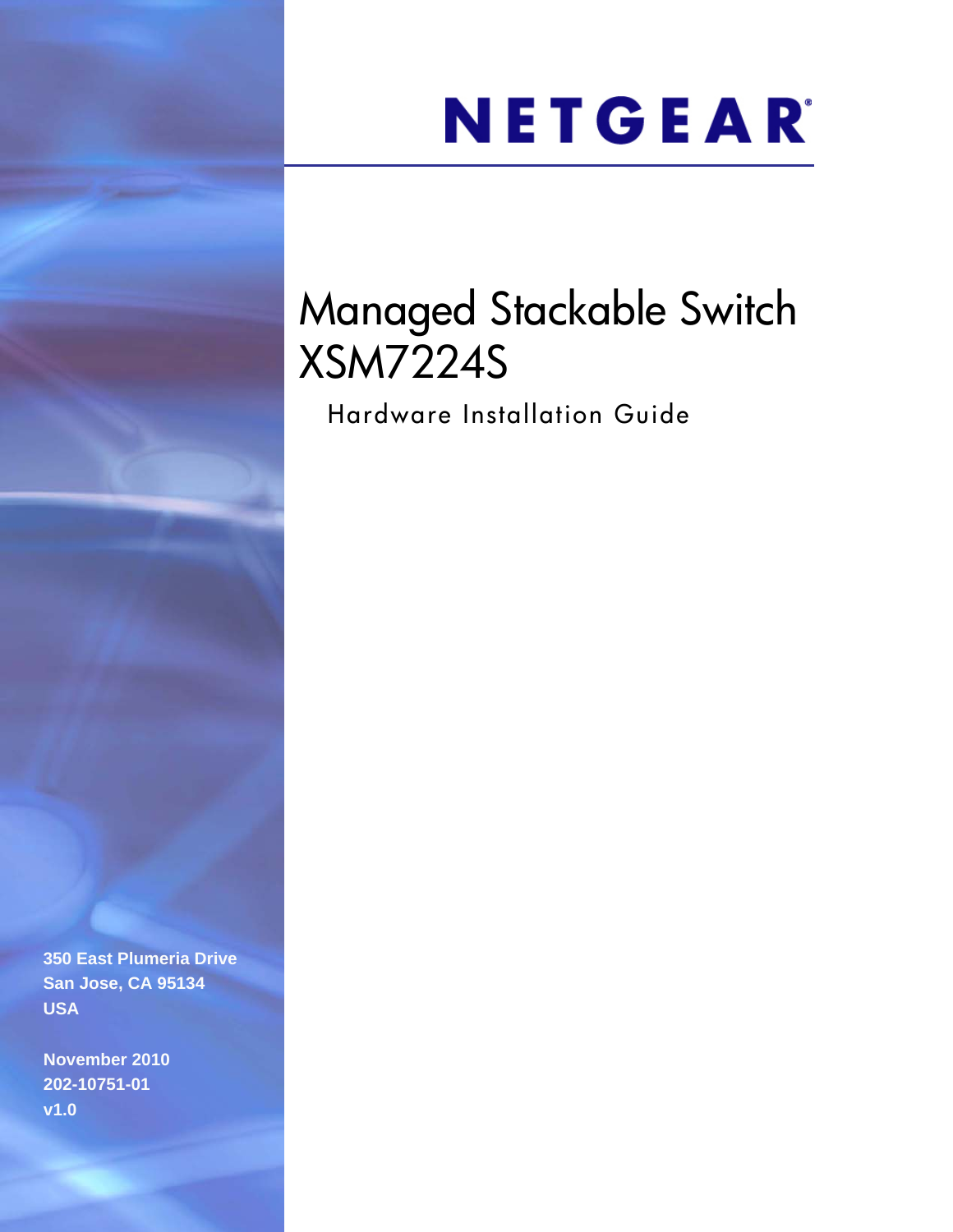© 2010 NETGEAR, Inc.© 2010 by NETGEAR, Inc. All rights reserved.

No part of this publication may be reproduced, transmitted, transcribed, stored in a retrieval system, or translated into any language in any form or by any means without the written permission of NETGEAR, Inc.

P/N: Part Number TBD v1.0

#### **Technical Support**

When you register your product at *<http://www.netgear.com/register>*, we can provide you with faster expert technical support and timely notices of product and software upgrades.

#### **NETGEAR, Inc.**

350 East Plumeria Drive San Jose, CA 95134 USA

E-mail: support@netgear.com

Website: *<http://www.netgear.com>*

Phone: 1-888-NETGEAR, for US & Canada only. For other countries, see your Support information card.

#### **Trademarks**

NETGEAR, the NETGEAR logo, ProSafe, Smart Wizard, and Auto Uplink are trademarks or registered trademarks of NETGEAR, Inc. Microsoft, Windows, Windows NT, and Vista are registered trademarks of Microsoft Corporation. Other brand and product names are registered trademarks or trademarks of their respective holders.

#### **Statement of Conditions**

To improve internal design, operational function, and/or reliability, NETGEAR reserves the right to make changes to the products described in this document without notice. NETGEAR does not assume any liability that may occur due to the use or application of the product(s) or circuit layout(s) described herein.

#### **Revision History**

| <b>Publication Part Number</b> | <b>Version</b> | <b>Publish Date</b> |
|--------------------------------|----------------|---------------------|
| 202-10751-01                   | v1.0           | November 2010       |
|                                |                |                     |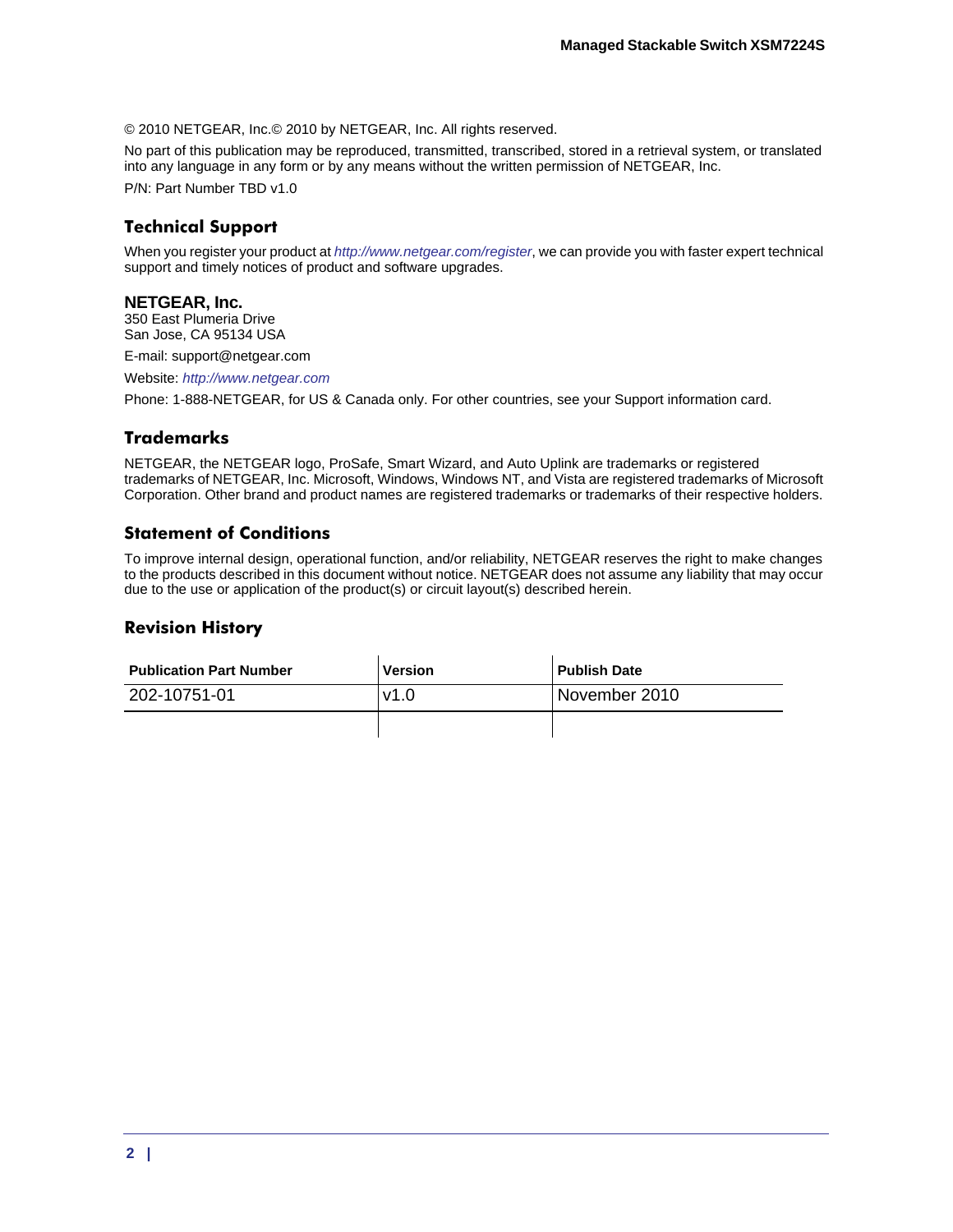# Table of Contents

## **[Chapter 1 Introduction](#page-4-0)**

### **[Chapter 2 Hardware Installation](#page-8-0)**

# **[Chapter 3 Troubleshooting](#page-20-0)**

### **[Appendix A Technical Specifications](#page-22-0)**

# **[Appendix B Default Configuration Settings](#page-26-0)**

## **[Appendix C Notification of Compliance](#page-28-0)**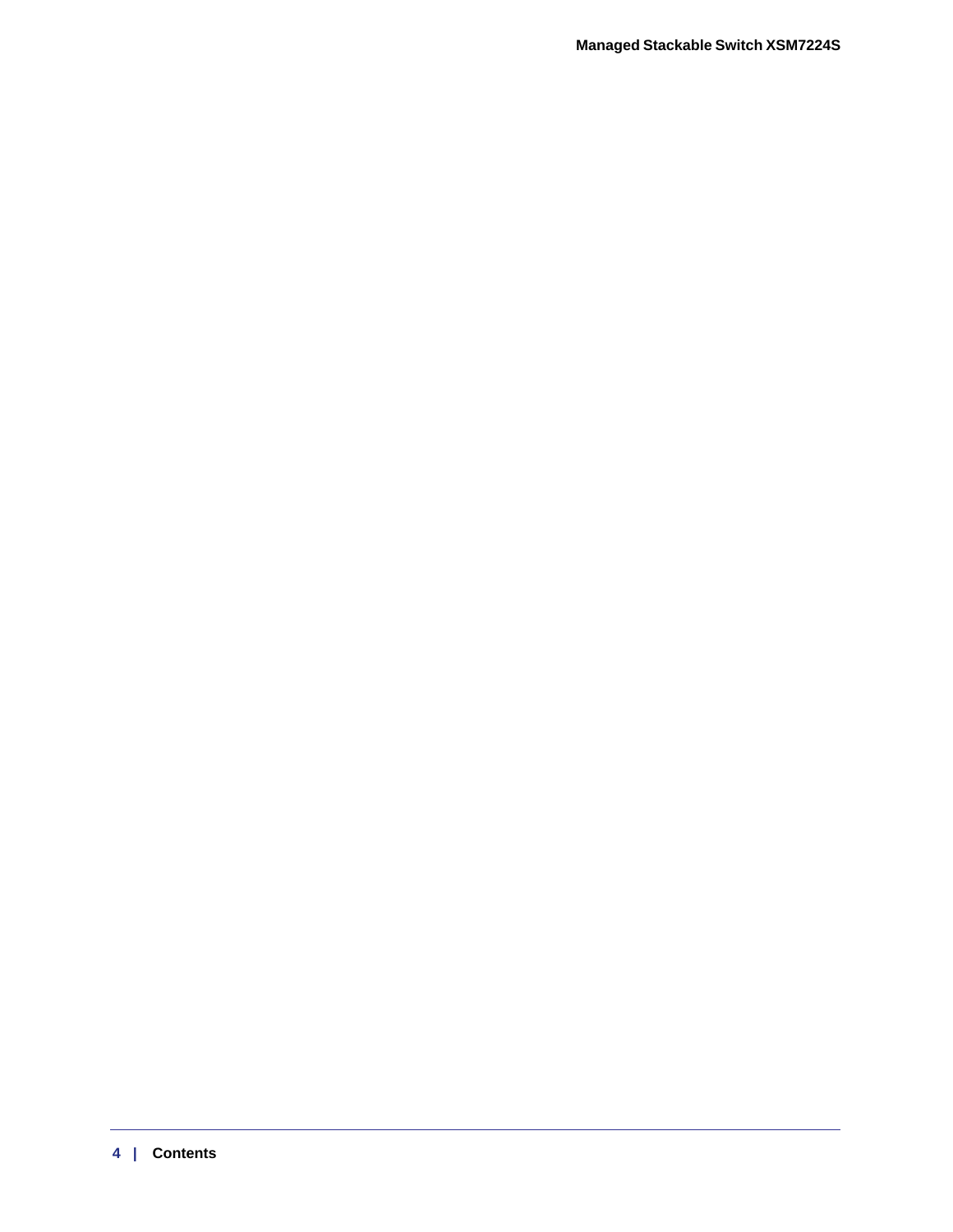# <span id="page-4-0"></span>**1.** Introduction **1. Introduction**

### The NETGEAR ProSafe 10Gigabit Managed L2+ Stackable Switch XSM7224S is a state-of-the-art, high-performance, IEEE-compliant network solution. It includes powerful management features that you can use to eliminate bottlenecks, boost performance, and increase productivity.

This guide describes hardware installation and basic troubleshooting for the XSM7224S Switch

This switch can be free-standing, or rack-mounted in a wiring closet or an equipment room. For information about features for each product, see the NETGEAR website at *http://www.netgear.com*.

# <span id="page-4-1"></span>XSM7224S Front Panel and LEDs

The following figure shows the front panel of the XSM7224S. The front panel contains LEDs, a Reset button, a USB port, copper/fiber combo ports, and 10G SFP+ ports. The module bays support any combination of ProSafe 10GBase-SR SFP+ Module AXM761, ProSafe 10GBase-LR SFP+ Module AXM762, or ProSafe 10GBase-LRM SFP+ Module AXM763. See SFP+ Modules in Chapter 2.



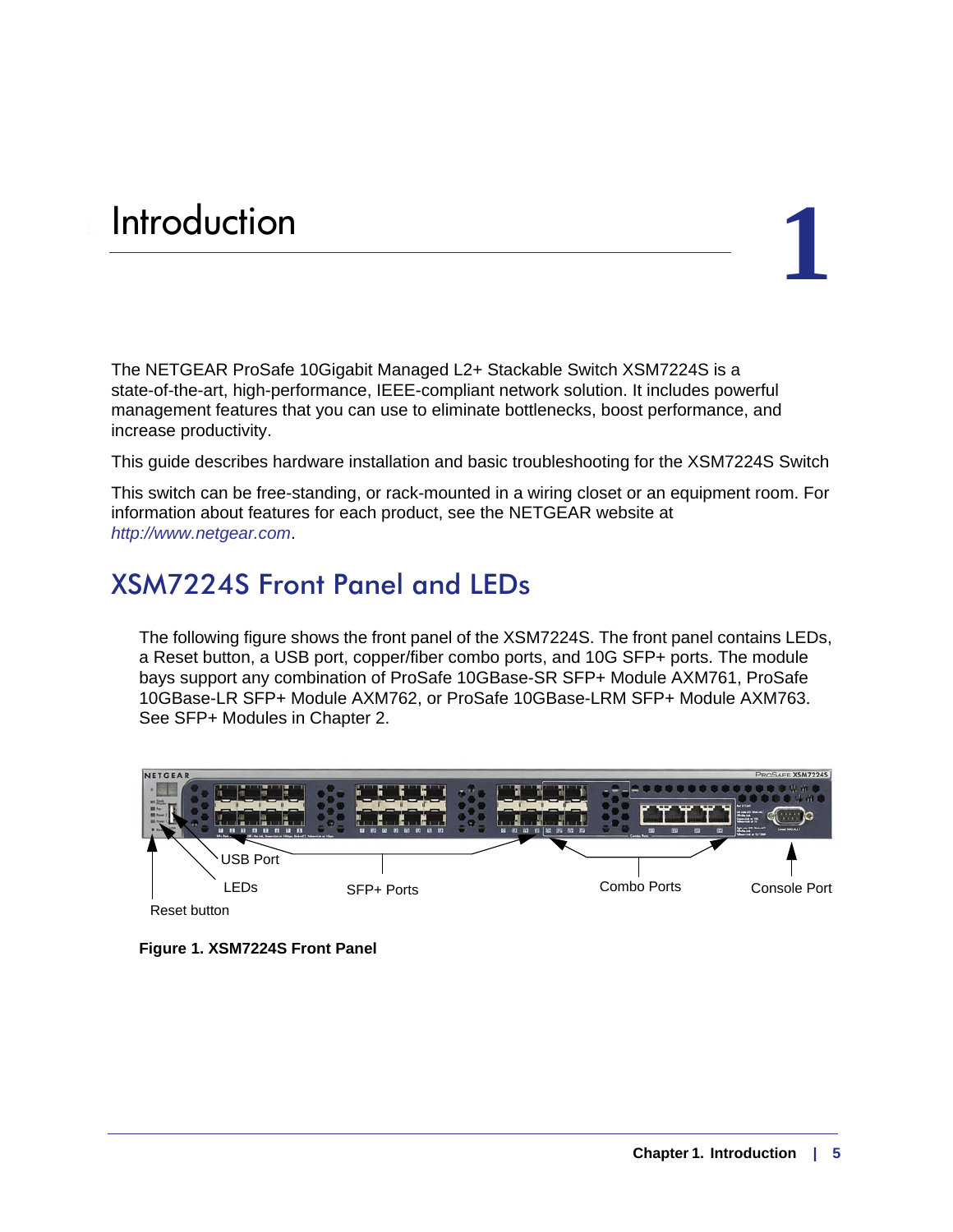| <b>LED</b>                                     | <b>Description</b>                                                                                                                                                                                                                                                                                                                                                                                                                                                                                                                                                                                                                                                                                                                                                                                      |
|------------------------------------------------|---------------------------------------------------------------------------------------------------------------------------------------------------------------------------------------------------------------------------------------------------------------------------------------------------------------------------------------------------------------------------------------------------------------------------------------------------------------------------------------------------------------------------------------------------------------------------------------------------------------------------------------------------------------------------------------------------------------------------------------------------------------------------------------------------------|
| ID                                             | This is the stack member ID (1-99) that the software assigns to the switch.                                                                                                                                                                                                                                                                                                                                                                                                                                                                                                                                                                                                                                                                                                                             |
| Stack Master                                   | <b>Green:</b> The switch acts as a master unit in a stack of XSM7224S series<br>switches.<br><b>Off:</b> The switch acts as a slave unit in a stack of XSM7224S series switches.                                                                                                                                                                                                                                                                                                                                                                                                                                                                                                                                                                                                                        |
| Power                                          | • Solid green: The power module is present, is supplying power to the switch, and<br>is working normally.<br>Solid yellow: The system is in boot-up stage.<br>Blinking yellow: Power module is present but has failed.<br>٠<br><b>Off:</b> Power is disconnected.<br>$\bullet$                                                                                                                                                                                                                                                                                                                                                                                                                                                                                                                          |
| Fan                                            | Solid green: The fan is operating normally.<br>Solid yellow: The fan has failed.<br><b>Off:</b> No fan is detected.                                                                                                                                                                                                                                                                                                                                                                                                                                                                                                                                                                                                                                                                                     |
| 10GBT Ports<br>(2 LEDs per port)               | <b>Right side LED</b><br>10/100M Link/ACT LED:<br>Off: No 10/100M link is established on the port.<br>Solid yellow: A valid 10/100M link is established on the port.<br>Blinking yellow: The port is transmitting or receiving packets at 10/100Mbps.<br>Left side LED<br>1G/10G Link/ACT LED:<br><b>Off:</b> No 1G/10G link is established on the port.<br>$\bullet$<br>Solid Green - A valid 10Gbps link is established on the port.<br>Blinking Green - Packet transmission or reception is occurring on the port at<br>10Gbps.<br><b>Solid Yellow</b> $-$ A valid 1000Mbps link is established on the port.<br>Blinking Yellow - Packet transmission or reception is occurring on the port at<br>1000Mbps.<br>Note: If port 21-24 media is changed to SFP+, the RJ-45 LEDs change to OFF<br>status. |
| SFP+ Ports<br>(1 SPD/Link/ACT<br>LED per port) | Off: No SFP/SFP+ module link is established on the port.<br>$\bullet$<br>Solid green: A valid 10Gbps SFP+ module link is established on the port.<br>Blinking green: The port is transmitting or receiving packets at 10Gbps.<br>Solid yellow: A valid 1Gbps SFP module link is established on the port.<br>Blinking yellow: Packet transmission or reception is occurring on the port at<br>1Gbps.<br>Note: If port 21-24 media is changed to copper, the SFP+ LEDs change to Off<br>status.                                                                                                                                                                                                                                                                                                           |

**Table 1. LED Descriptions for XSM7224S** 

l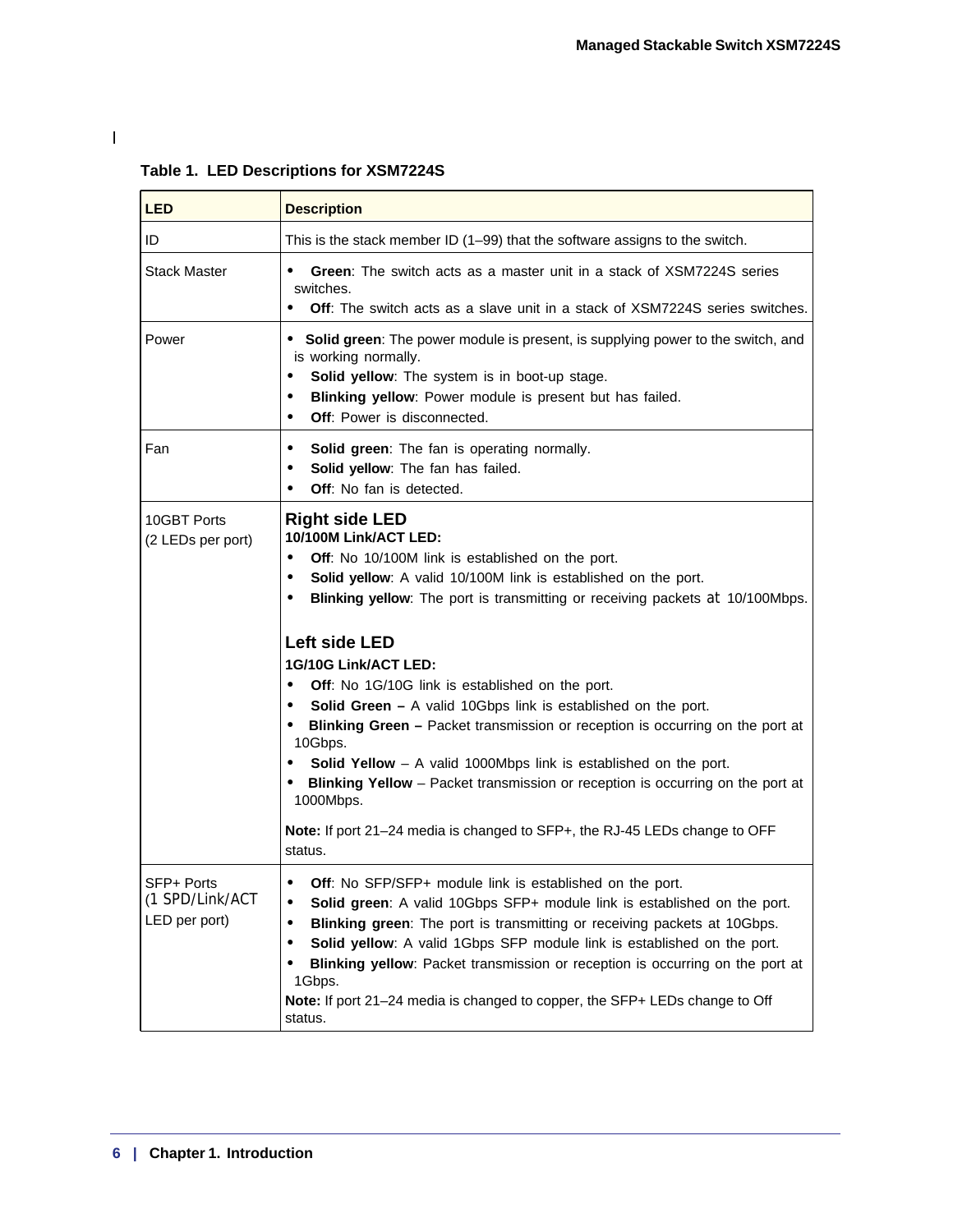# <span id="page-6-0"></span>XSM7224S Rear Panel

The rear panel has two fan trays, a power supply connector, a replaceable power supply, and a bay for for an optional redundant power supply (APS300W).



**Figure 2. XSM7224S Rear Panel**

# <span id="page-6-1"></span>Safety Instructions

Use the following safety guidelines to ensure your own personal safety and to help protect your system from potential damage.

To reduce the risk of bodily injury, electrical shock, fire, and damage to the equipment, observe the following precautions.

- Observe and follow service markings.
	- Do not service any product except as explained in your system documentation.
	- Opening or removing covers that are marked with the triangular symbol with a lightning bolt may expose you to electrical shock. Only a trained service technician should service components inside these compartments.
- If any of the following conditions occur, unplug the product from the electrical outlet and replace the part or contact your trained service provider:
	- The power cable, extension cable, or plug is damaged.
	- An object has fallen into the product.
	- The product has been exposed to water.
	- The product has been dropped or damaged.
	- The product does not operate correctly when you follow the operating instructions.
- Keep your system away from radiators and heat sources. Also, do not block cooling vents.
- Do not spill food or liquids on your system components, and never operate the product in a wet environment. If the system gets wet, see the appropriate section in your troubleshooting guide or contact your trained service provider.
- Do not push any objects into the openings of your system. Doing so can cause fire or electric shock by shorting out interior components.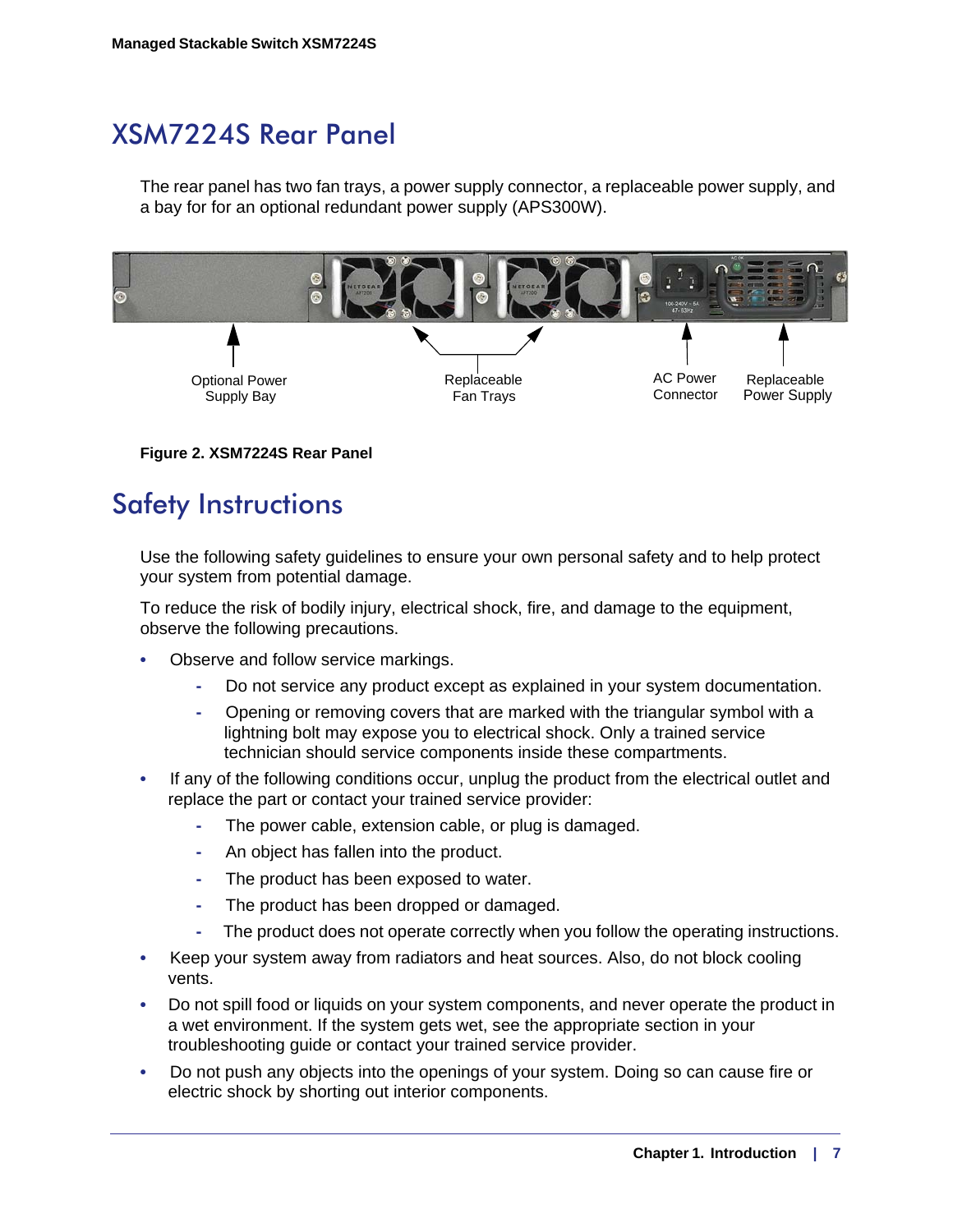- Use the product only with approved equipment.
- Allow the product to cool before removing covers or touching internal components.
- Operate the product only from the type of external power source indicated on the electrical ratings label. If you are not sure of the type of power source required, consult your service provider or local power company.
- To help avoid damaging your system, be sure that the voltage selection switch (if provided) on the power supply is set to match the power available at your location:
	- 115 volts (V), 60 hertz (Hz) in most of North and South America and some Far Eastern countries such as South Korea and Taiwan
	- 100 V, 50 Hz in eastern Japan and 100 V, 60 Hz in western Japan
	- 230 V, 50 Hz in most of Europe, the Middle East, and the Far East
- Also, be sure that attached devices are electrically rated to operate with the power available in your location.
- Use only approved power cables. If you have not been provided with a power cable for your system or for any AC powered option intended for your system, purchase a power cable that is approved for use in your country. The power cable must be rated for the product and for the voltage and current marked on the product's electrical ratings label. The voltage and current rating of the cable should be greater than the ratings marked on the product.
- To help prevent electric shock, plug the system and peripheral power cables into properly grounded electrical outlets.
- The peripheral power cables are equipped with three-prong plugs to help ensure proper grounding. Do not use adapter plugs or remove the grounding prong from a cable. If you must use an extension cable, use a three-wire cable with properly grounded plugs.
- Observe extension cable and power strip ratings. Make sure that the total ampere rating of all products plugged into the extension cable or power strip does not exceed 80 percent of the ampere ratings limit for the extension cable or power strip.
- To help protect your system from sudden, transient increases and decreases in electrical power, use a surge suppressor, line conditioner, or uninterruptible power supply (UPS).
- Position system cables and power cables carefully; route cables so that they cannot be stepped on or tripped over. Be sure that nothing rests on any cables.
- Do not modify power cables or plugs. Consult a licensed electrician or your power company for site modifications.
- Always follow your local and national wiring rules.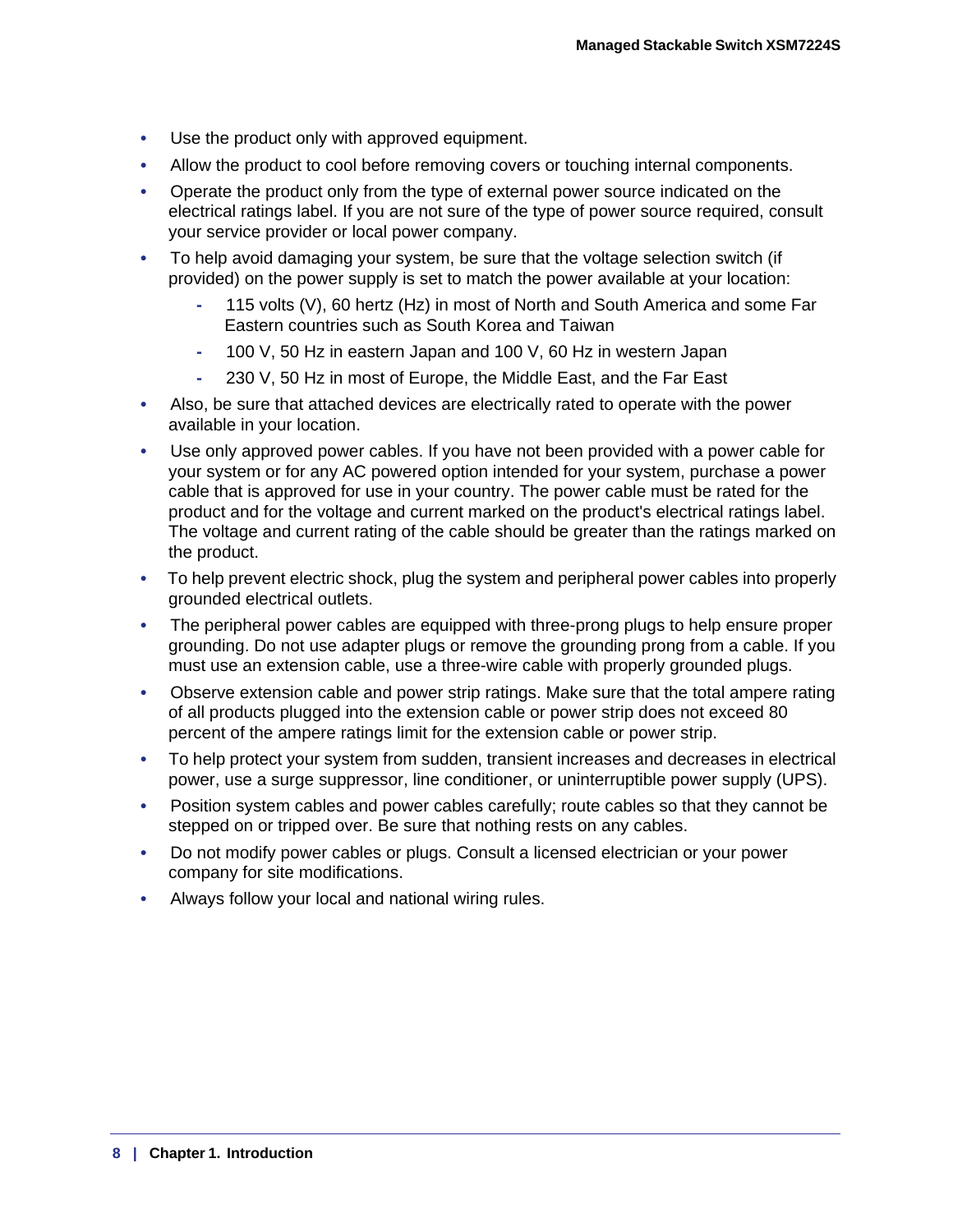# <span id="page-8-0"></span>**2. Hardware Installation**

This chapter explains how to install the hardware for the Managed Stackable Layer 2+ 10G Switch XSM7224S.

# <span id="page-8-1"></span>Package Contents

Each switch is packed and shipped separately. The package contains the following items:

- Managed Stackable Layer 2+ 10Gigabit Ethernet Switch with preinstalled software
- Power cord
- USB to serial converter
- Rubber footpads for tabletop installation
- Rubber caps for the SFP+ sockets
- Rack-mounting kit
- Null-modem serial cable (RS-232) with 9-pin connectors
- *Resource CD*: The CD either includes these documents or links to access them:
	- *ProSafe 7200 Managed Switch CLI Manual, Version 9.0*
	- *NETGEAR 7000 Series Managed Switch Administration Guide*
	- *NETGEAR Installation Guide for the XSM7224S Stackable Managed Switch*
	- This *Hardware Installation Guide*
- ProSafe NMS100 Network Management System 30-day trial CD-ROM

# <span id="page-8-2"></span>Protecting Against Electrostatic Discharge



### **WARNING!**

**Static electricity can harm delicate components inside your system. To prevent static damage, discharge static electricity from your body before you touch any of the electronic components, such as the microprocessor. You can do so by periodically touching an unpainted metal surface on the switch.**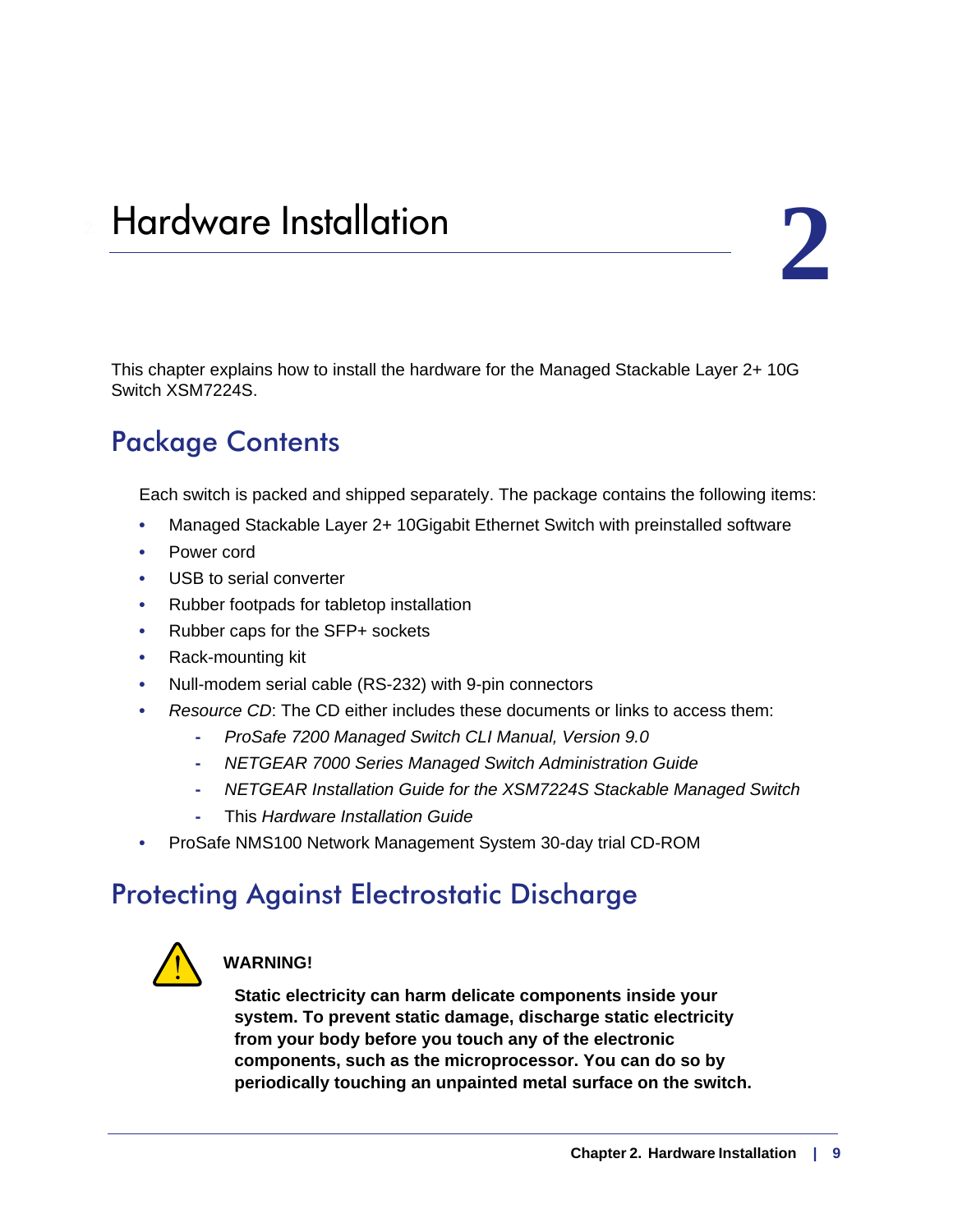You can also take the following steps to prevent damage from electrostatic discharge (ESD):

- **1.** When unpacking a static-sensitive component from its shipping carton, leave it in the antistatic package until you are ready to install it. Just before unwrapping the antistatic package, discharge static electricity from your body.
- **2.** Before moving a sensitive component, place it in an antistatic container or package.
- **3.** Handle all sensitive components in a static-safe area. If possible, use antistatic floor pads, workbench pads, and an antistatic grounding strap.

# <span id="page-9-0"></span>Unpacking the Hardware

Check the contents of the boxes to make sure that all items are present before installing the switch.

- **1.** Place the container on a clean flat surface and cut all straps securing the container.
- **2.** Unpack the hardware from the boxes.

Carefully remove the hardware and place it on a secure and clean surface. See [<pdf>"Select a Location" on page](#page-9-2) 2-10.

- **3.** Remove all packing material.
- **4.** Make sure that all items are present. See *["Package Contents"](#page-8-1)* on page -9.

**Note:** If any item is found missing or damaged, contact your local NETGEAR reseller for replacement.

**5.** Inspect the products and accessories for damage. Report any damage immediately.

# <span id="page-9-1"></span>Installation

Install the equipment in the sequence presented in this section:

- **1.** Select a Location. See *["Select a Location"](#page-9-2)* on page -10.
- **2.** Install the Switch. See *["Install the Switch"](#page-10-0)* on page -11.
- **3.** Check the installation. See *["Check the Installation"](#page-11-0)* on page -12.
- **4.** Apply power and check the LEDs. See *["Connect to Power and Check the LEDs"](#page-11-1)* on [page](#page-11-1) -12.

# <span id="page-9-2"></span>Select a Location

The switch can be mounted in a standard 19-inch (48.26-centimeter) rack, wall-mounted, or left freestanding (placed on a tabletop).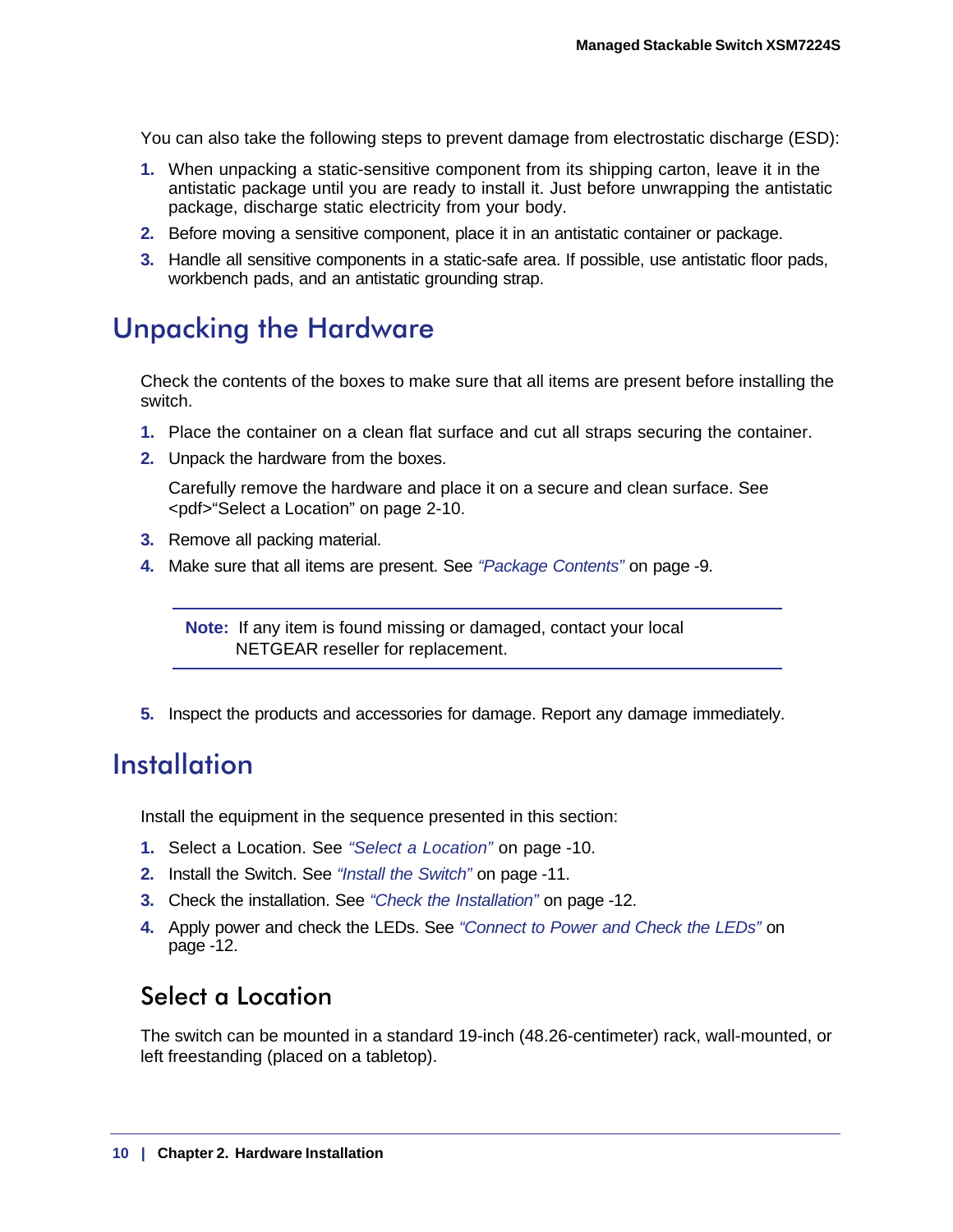The site where you install the switch may greatly affect its performance. Before installing the switch or switches, make sure that the chosen installation location meets the following site requirements.

| <b>Requirements</b> |                                                                                                                                                                                                                                                                                          |
|---------------------|------------------------------------------------------------------------------------------------------------------------------------------------------------------------------------------------------------------------------------------------------------------------------------------|
| Mounting            | Desktop Installations: Provide a flat table or shelf surface.<br>$\bullet$<br>Rack-mount Installations: Use a 19-inch (48.3-centimeter) EIA standard<br>equipment rack that is grounded and physically secure. You need the<br>rack-mount kit supplied with your switch.                 |
| <b>Access</b>       | Locate the switch in a position that lets you access the front panel RJ-45 ports,<br>view the front panel LEDs, and access the rear-panel power connector.                                                                                                                               |
| <b>Power source</b> | Provide a power source within 6 feet (1.8 meters) of the installation location.<br>Power specifications for the switch are shown in Appendix A. Be sure that the<br>AC outlet is not controlled by a wall switch, which can accidentally turn off power<br>to the outlet and the switch. |
| Environment         | Install the switch in a site free from strong electromagnetic field generators (such<br>as motors), vibration, dust, and direct exposure to sunlight.                                                                                                                                    |
| Temperature         | The ambient switch operating temperature range is $0^{\circ}$ to $50^{\circ}$ C (32 $^{\circ}$ and 122 $^{\circ}$ F).<br>Keep the switch away from heat sources such as direct sunlight, warm air<br>exhausts, hot-air vents, and heaters.                                               |
| Operating humidity  | Install the switch in a dry area with a maximum relative humidity of 90%,<br>noncondensing.                                                                                                                                                                                              |
| Ventilation         | Do not restrict airflow by covering or obstructing air inlets on the sides of the<br>switch. Keep at least 2 inches (5.08 centimeters) free on all sides for cooling. Be<br>sure that there is adequate airflow in the room or wiring closet where you intend<br>to install the switch.  |
| Cabling             | Route the cable to avoid sources of electrical noise such as radio transmitters.<br>broadcast amplifiers, power lines, and fluorescent lighting fixtures.                                                                                                                                |

**Table 1. Site Requirements for Switch Location**

# <span id="page-10-0"></span>Install the Switch

You can install the switch on a flat surface or in a standard 19-inch rack.

*Installing the Switch on a Flat Surface* The switch ships with four self-adhesive rubber footpads. Stick one rubber footpad on each of the four concave spaces on the bottom of the switch. The rubber footpads cushion the switch against shock and vibrations.

*Installing the Switch in a Rack*  To install the switch in a rack, you will need the 19-inch rack-mount kit supplied with your switch.

**1.** Attach the supplied mounting brackets to the side of the switch.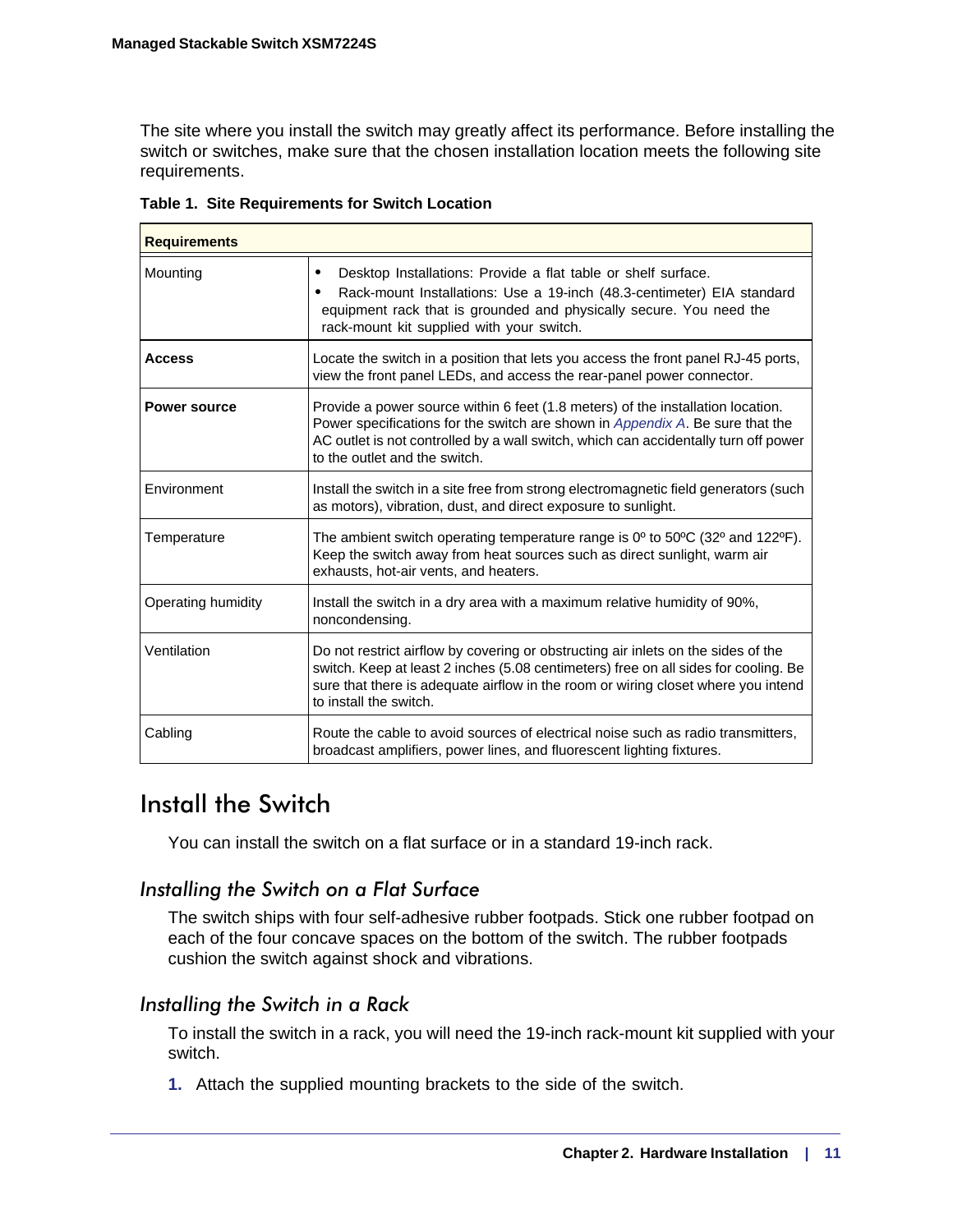- mounting bracket
- **2.** Use the provided Phillips head screws to fasten the brackets to the sides of the switch.

#### **Figure 1. Installing the Switch in a Rack**

- **3.** Tighten the screws with a No. 1 Phillips screwdriver to secure each bracket.
- **4.** Align the bracket and rack holes. Use two pan-head screws with nylon washers to fasten each bracket to the rack.
- **5.** Tighten the screws with a No. 2 Phillips screwdriver to secure the switch in the rack.

# <span id="page-11-0"></span>Check the Installation

Before you apply power, perform the following checks:

- **1.** Inspect the equipment thoroughly.
- **2.** Verify that all cables are installed correctly.
- **3.** Check cable routing to ensure that cables are not damaged and will not create a safety hazard.
- **4.** Be sure that all equipment is mounted properly and securely.

# <span id="page-11-1"></span>Connect to Power and Check the LEDs

The switch does not have an On/Off switch. The only way to apply or remove power is to connect or disconnect the power cord. Before you connect the power cord, select an AC outlet that is not controlled by a wall switch (which can turn off power to the switch).

After you select an appropriate outlet, follow these steps to apply AC power.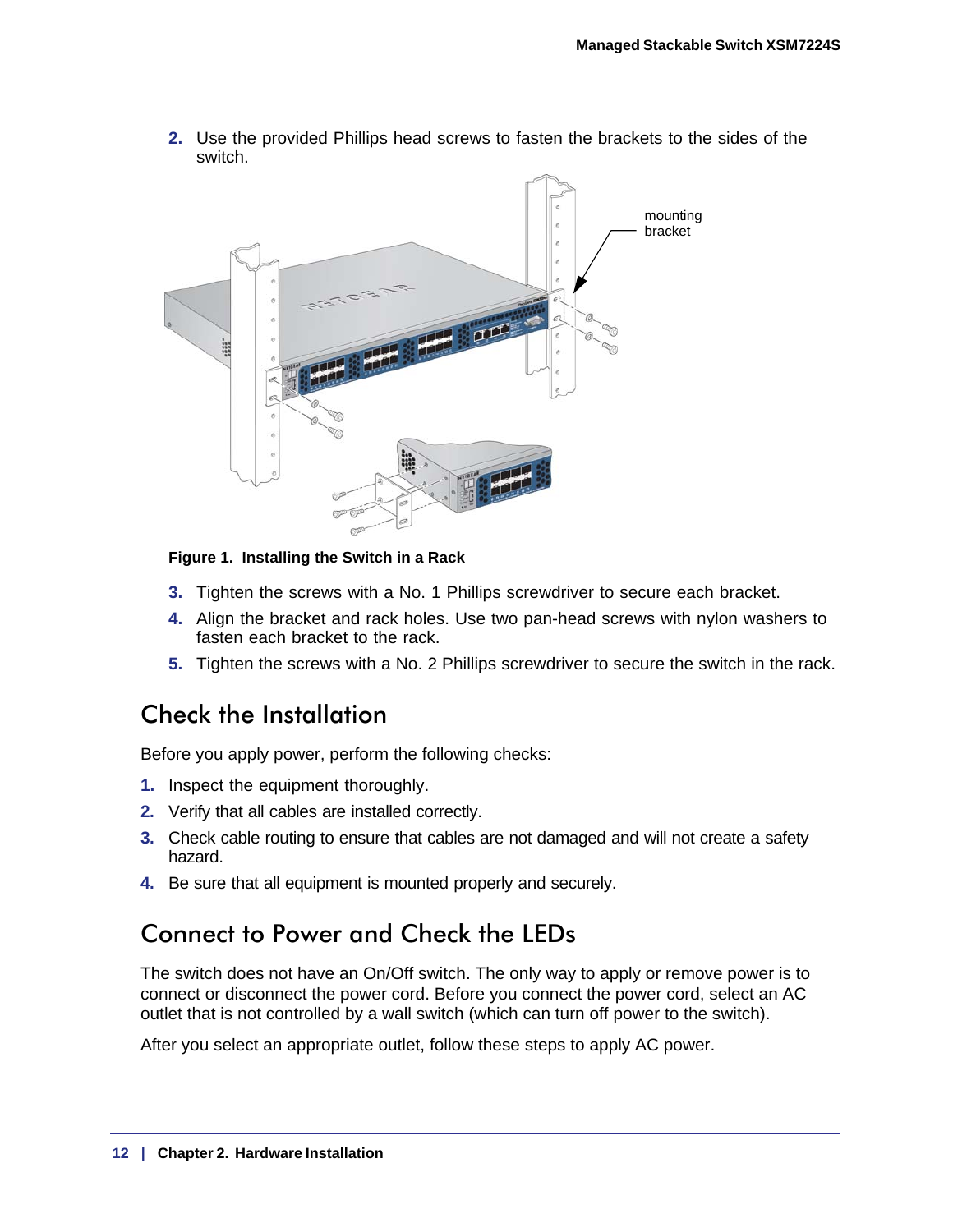- **1.** Connect one end of the AC power adapter cable to the rear of the switch, and the other end to a grounded 3-pronged AC outlet.
- **2.** Check the Power LED on the front panel of the switch. The LED should light up in the following sequence:
	- The LED turns yellow as the switch runs a Power-On Self-Test (POST).
	- If the switch passes the test, the LED turns green. The switch is working and ready to pass data.
	- If the POST fails, the Power LED blinks yellow.

If the Power LED does not light up, check that the power cable is plugged in correctly and that the power source is good. For help with troubleshooting, see [Chapter 3.3,](#page-20-2)  *["Troubleshooting](#page-20-2)*."

# SFP+ / SFP Modules

SFP+ and SFP modules (sold separately) can be inserted directly into the switch's ports.



#### **Figure 2. SFP+ SFP Modules**

- AXM761 SFP+ module with an LC connector that is compatible with the IEEE 802.3ae (10GBase-SR)
- AXM762 SFP+ module with an LC connector that is compatible with the IEEE 802.3ae (10GBase-LR)
- AXM763 SFP+ module with an LC connector that is compatible with the IEEE 802.3aq (10GBase-LRM)
- SFP+ module with an LC connector that is compatible with the IEEE 802.3aq (10GBase-LRM) and IEEE 802.3ae (10GBase Ethernet) standards.
- AGM731F SFP module with LC connector, compatible with the IEEE 802.3z 1000Base-SX standard.
- AGM732F SFP module with LC connector, compatible with the IEEE 802.3z 1000Base-LX standard.
- SFP or SFP+ module with LC connector, compatible with the IEEE 802.3z 1000Base-X standard.
- **1.** insert the module into the switch port.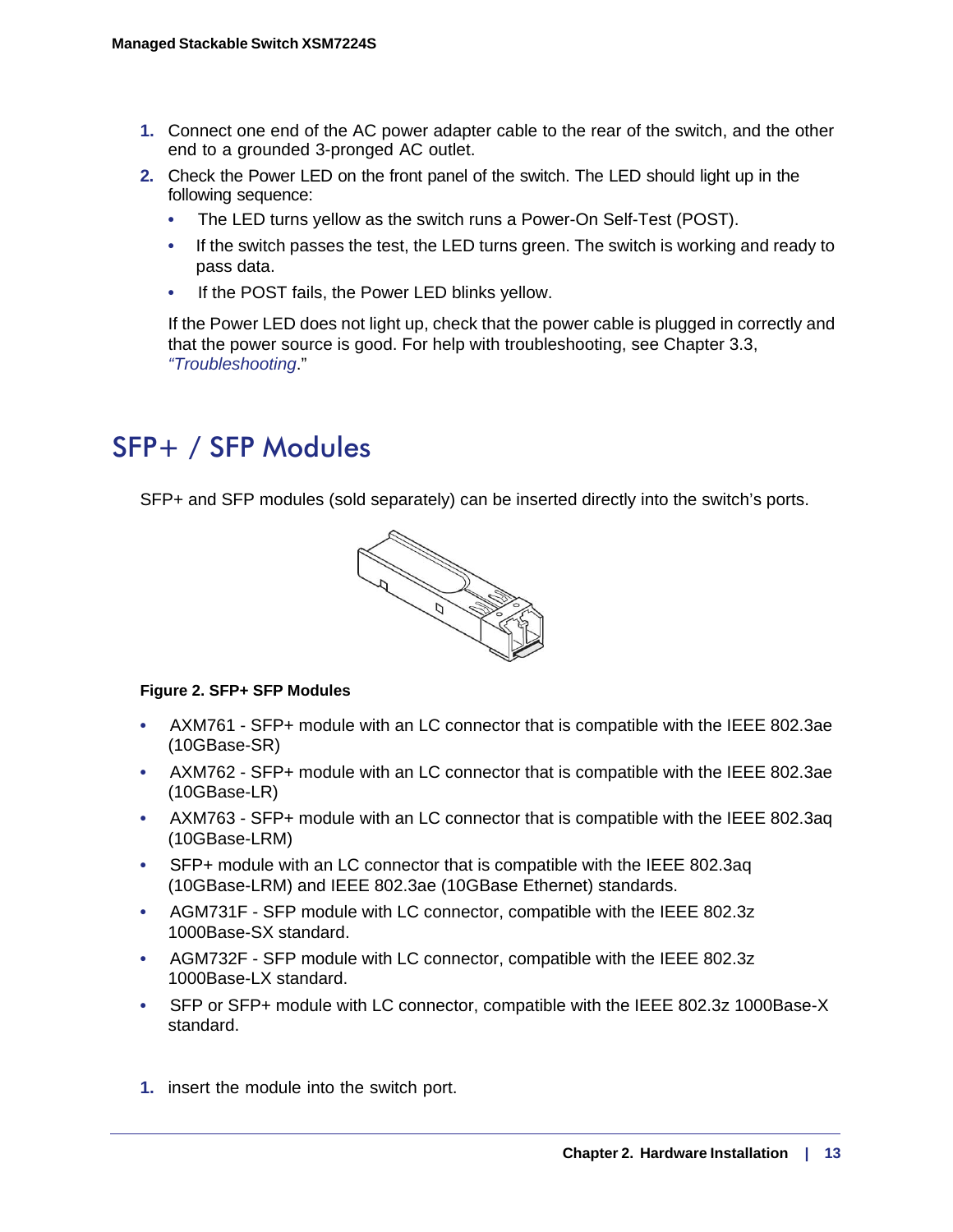

**2.** Press firmly to ensure that the module seats into the connector.

**Figure 3. Insert the SFP+ or SPF Module into the Switch**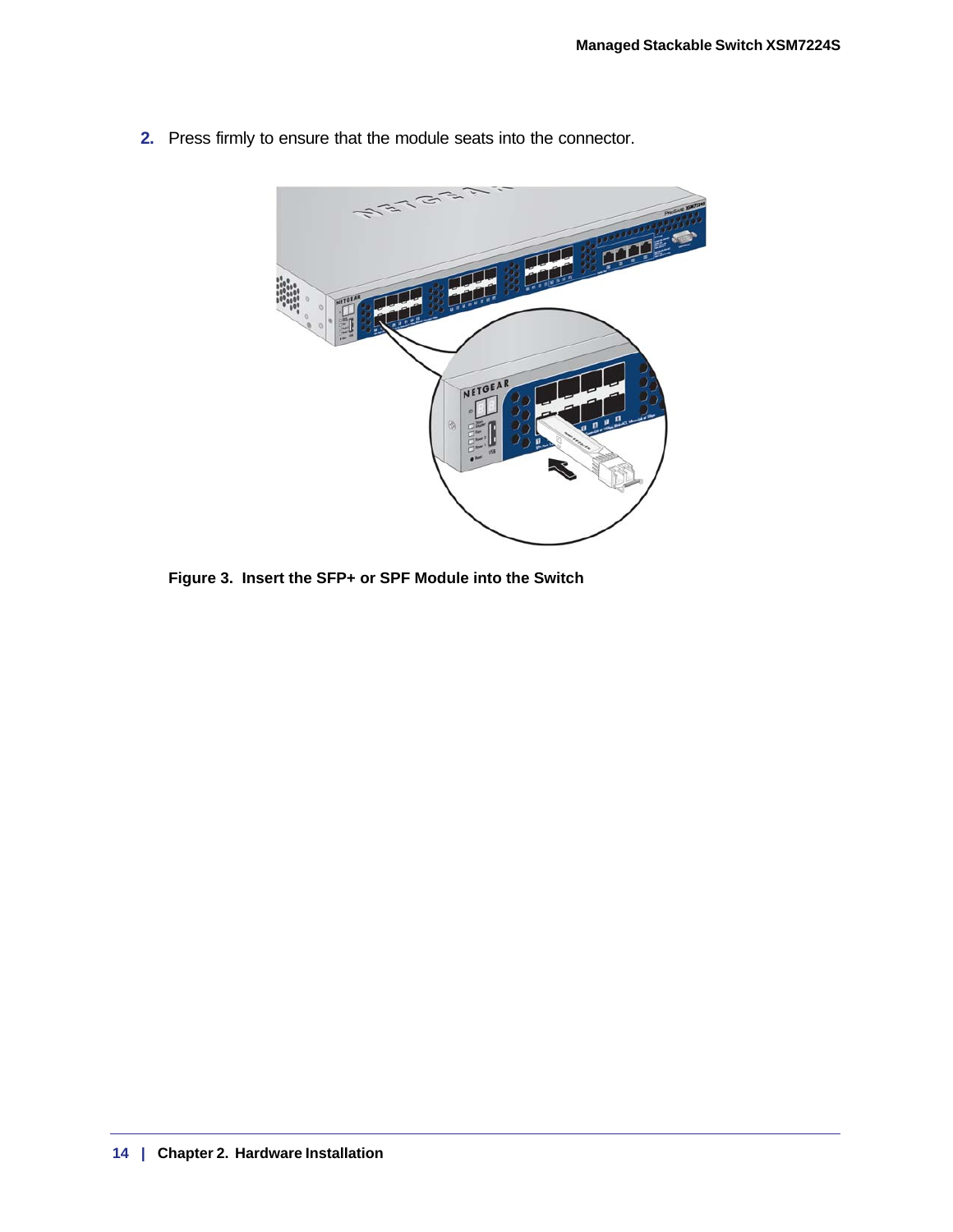# <span id="page-14-0"></span>Creating a Stack

You can connect up to four switches to form a stack with a single management IP address. The switches automatically select a master unit. Once the master is selected, you can use its console to manage all the switches in the stack.

The cabling shown in **[Figure 4](#page-14-1)** shows a single loop. You can use additional loops to provide redundancy and allow load balancing.

Any ports on the front panel can be used for stackingusing the following:

- two AXC761 Direct Attach SFP+ cables per switch
- two AXC763 Direct Attach SFP+ cables per switch
- two Cat6 RJ45 patch cables per switch

Use fiber links between stacked switches in different locations. Different cable types can be used in a stack. For SFP+ ports use LC optical cables. For RJ45 ports use Cat6A cables.

#### **To set up a stack:**

- **1.** Install a 10G SFP+ module (AXM761/762/763) into the SFP+ port at the front of each switch.
- **2.** Connect a fiber cable between a pair of 10G SFP+ modules (AXM761/762/763) modules in each switch in a stack.



<span id="page-14-1"></span>**Figure 4. Switch Stack**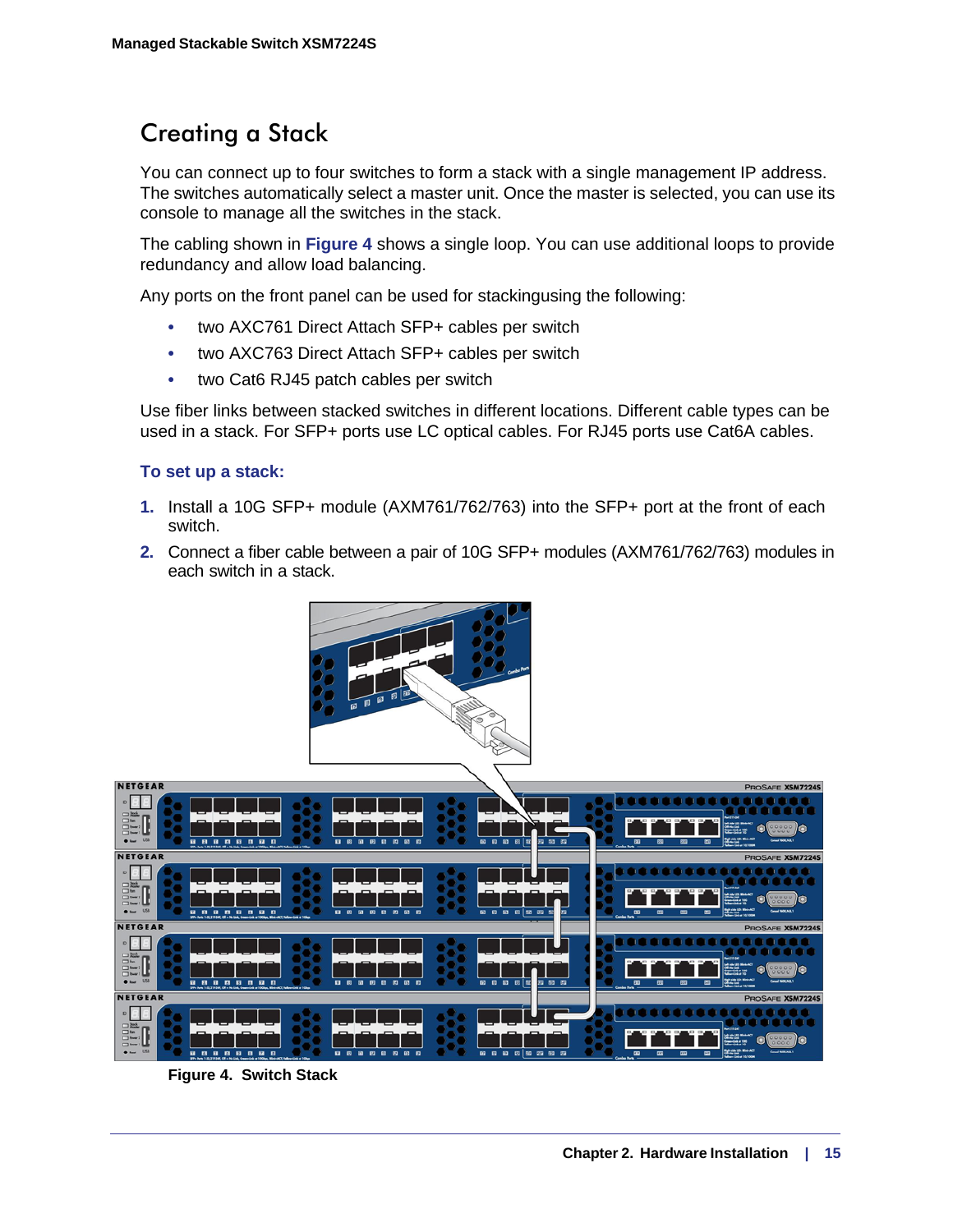**3.** Connect each switch to the next in a cascade to build the backplane of the stack. Finally, connect the last switch in the stack to the first switch, to close the ring and provide redundancy and resiliency to the stack.

The switches automatically select the master switch in the stack.

**4.** To use the console and Command Line Interface (CLI), use a serial cable to connect the console to the master switch. This single console connection lets you manage all the switches in the stack.

For information about working with the CLI, see the *Command Line Interface Reference for the ProSafe 7200S Series Layer-2+ Stackable Switches* on the *Resource CD* that shipped with your product.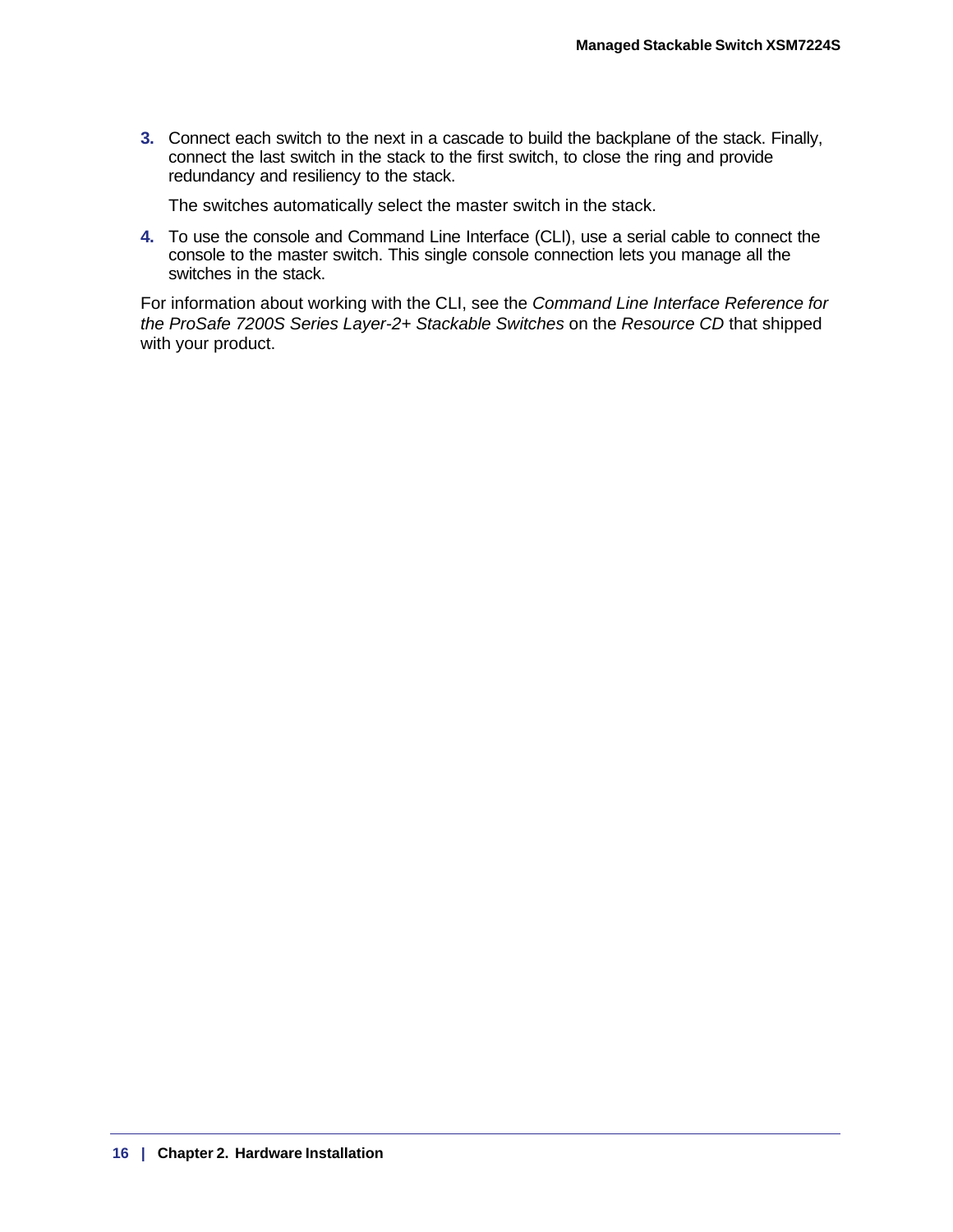# Power Module Bay

The power module bay provides an easy way to replace a failed power module APS300W. If the switch needs to continue to operate while you replace the power supply, another APS300W must be used installed in the second power supply bay on the switch rear panel.

# <span id="page-16-0"></span>Installing a Power Module

To install a power module, follow these steps:



# **WARNING!**

**When inserting a power module into the switch, do not use unnessary force. Doing so can damage the connectors on the rear of the supply and on the midplane**

**1.** Insert the new power supply module into the power module slot, and gently push the module into the slot.



**Figure 5. Insert the Power Supply Module**

- **2.** Align the two captive screws with the screw holes in the switch's rear panel.
- **3.** Using a screwdriver, gently tighten the captive screws.
- **4.** Connect the power cord to the module and to an AC-powered outlet.

# <span id="page-16-1"></span>Removing a Power Module

To remove a power module, follow these steps:

- **1.** Disconnect the power cord from the power module.
- **2.** Remove the power cord from the power connector.
- **3.** Loosen the two captive screws on the power module.
- **4.** Remove the power module from the power module slot by pulling on the extraction handle.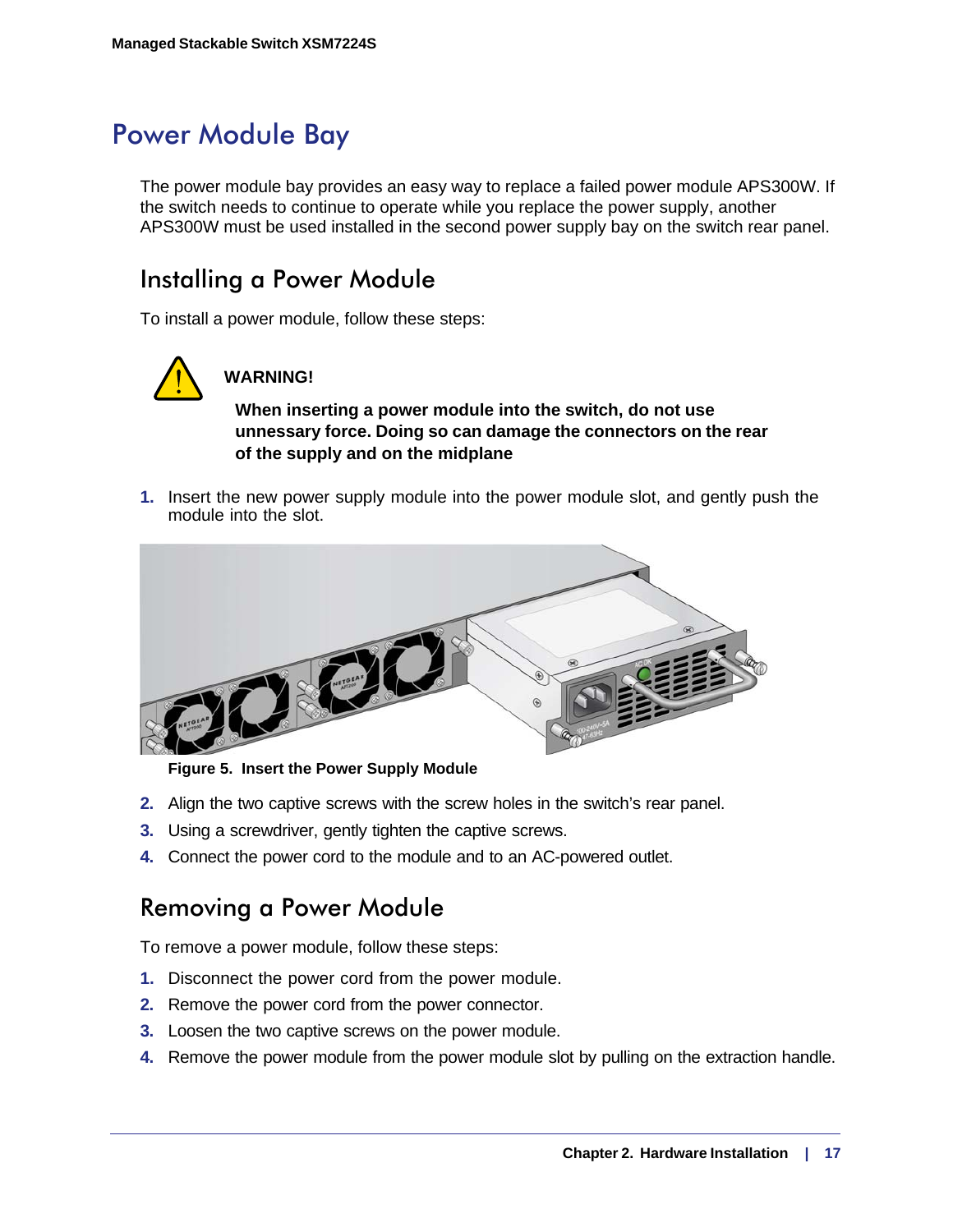# <span id="page-17-0"></span>Fan Tray

# Removing an XSM7224S Switch Fan Tray

**Note:** The fan tray has a hot swap capability. It is not necessary to remove the AC power when removing the fan tray.

To remove the fan tray, follow these steps:

- **1.** Loosen the two captive screws on the fan tray.
- **2.** Remove the fan tray from the fan tray slot by pulling on the captive screws.



**Figure 6. Fan Tray Removal**

# Installing an XSM7224S Switch Fan Tray

To install fan tray, follow these steps:



# **WARNING!**

**When inserting a fan tray into the switches, do not use unnecessary force. Doing so can damage the connectors on the rear of the fan tray and on the midplane.**

- **1.** Insert the new fan tray module into the fan tray module slot, and gently push the module into the slot.
- **2.** Align the two captive screws with the screw holes in the switch's back panel.
- **3.** Using a screwdriver, gently tighten the captive screws.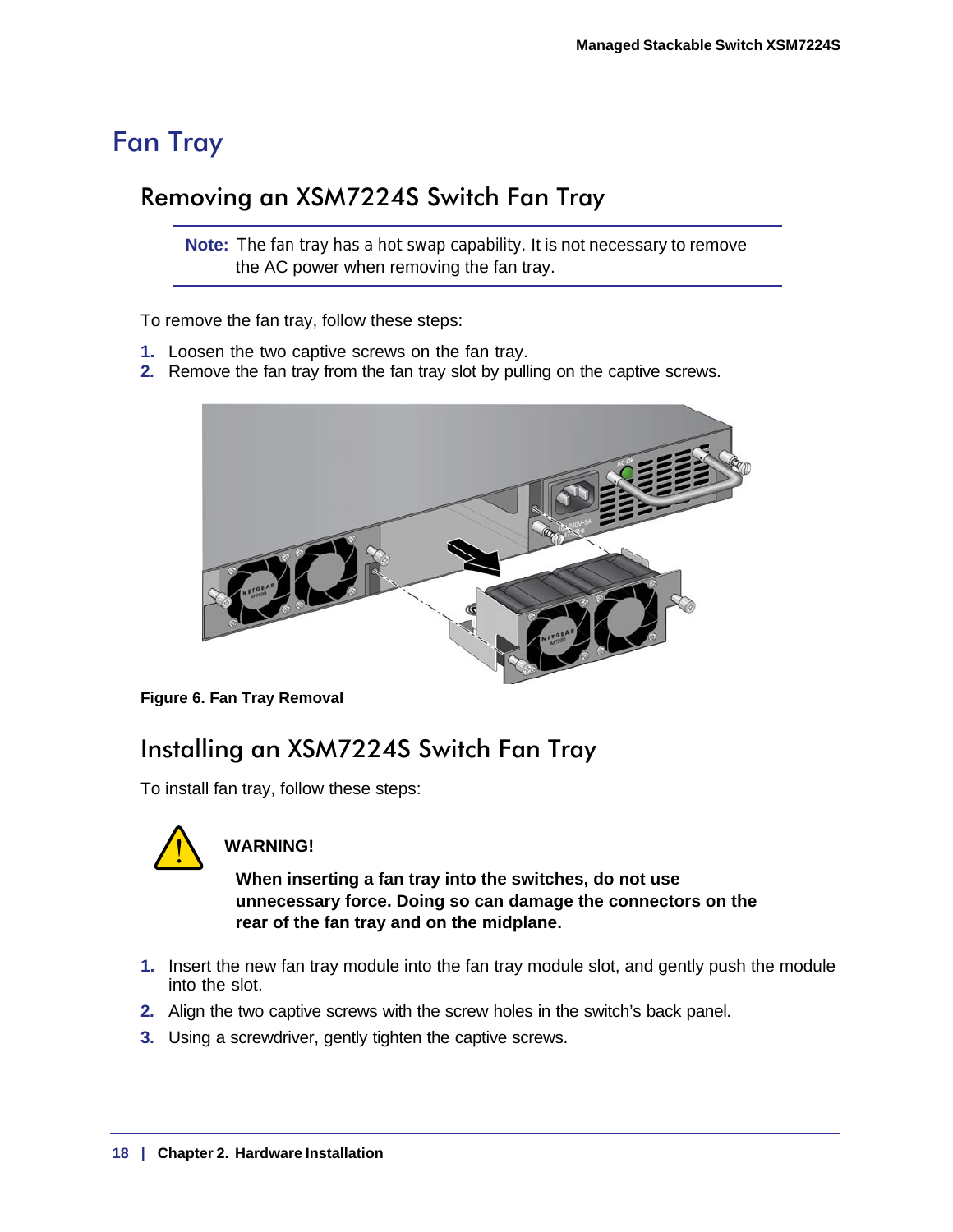# Connecting Equipment to the Switch

You can connect devices, a Gigabit Ethernet module, and/or a console to the switch.

# <span id="page-18-0"></span>RJ-45 Ports

The switch uses Auto Uplink technology, which enables you to attach devices using either straight-through or crossover cables. Use a Category 5 (Cat5) unshielded twisted-pair (UTP) cable terminated with an RJ-45 connector.

**Note:** Ethernet specifications limit the cable length between the switch and the attached device to 328 feet (100 meters).

# <span id="page-18-1"></span>Connecting a Console to the Switch

After you install the switch and apply power, you can connect to it with a terminal or workstation. You can use the Command Line Interface (CLI) to identify the IP address. If you are stacking switches, see [<pdf>"Creating a Stack" on page](#page-14-0) [2-15](#page-14-0).

To use a console you need the following items:

- VT100/ANSI terminal, or a Windows PC, Apple Macintosh PC, or UNIX workstation.
- Null-modem cable with 9-pin connectors on each end (shipped with the product).

#### **To connect a console to the switch:**

**1.** Connect the null-modem cable to the console port on the rear of the switch.



**Figure 7. Rear Panel Console Port**

- **2.** Connect the other end of the cable to a workstation or terminal.
- **3.** If you attached a workstation, start a terminal-emulation program.
	- Microsoft Windows users can use HyperTerminal if it comes with the Windows operating systems. If not, you need to install another 3rd party terminal emulator such as Tera Term.
	- Macintosh users can use ZTerm.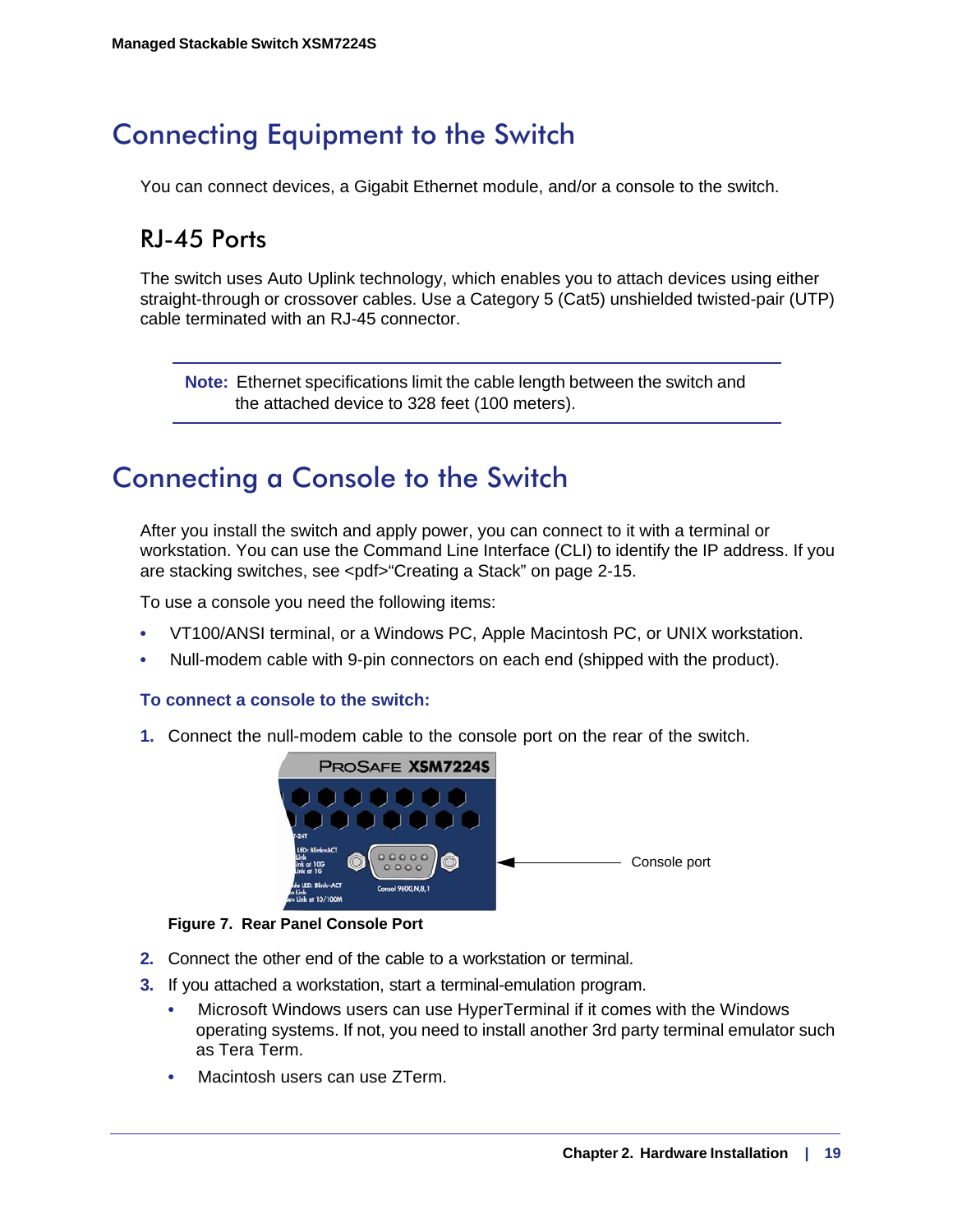- UNIX users can use a terminal emulator such as TIP.
- **4.** Configure the terminal-emulation program to use the following settings:
	- Baud rate: 9,600 bps
	- Data bits: 8
	- Parity: none
	- Stop bit: 1
	- Flow control: none

After you connect a console to the switch, you will need to configure it. The following documents are provided for this purpose:

- *Quick Installation Guide:* Explains basic setup and configuration (provided as both a print document and in PDF format on the *Resource CD*).
- *ProSafe 7200 Managed Switch CLI Manual, Version 9.0: Gives detailed examples of how to use the CLI.*
- *NETGEAR 7000 Series Managed Switch Administration Guide*: Describes configuration tasks.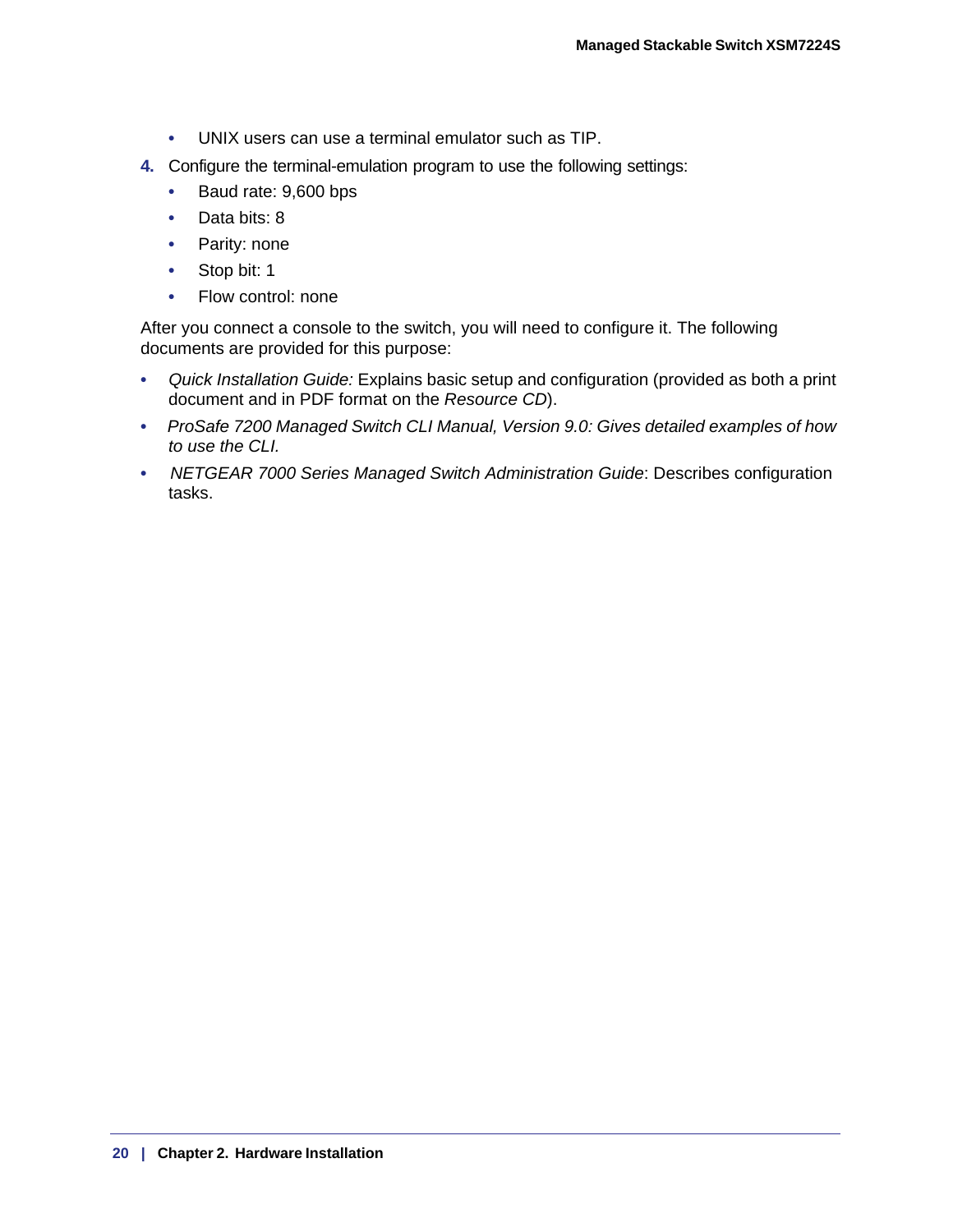# <span id="page-20-2"></span><span id="page-20-0"></span>Troubleshooting 3

# <span id="page-20-1"></span>Troubleshooting Chart

The following table lists symptoms, causes, and solutions of possible problems.

| <b>Problem</b>                                                                                   | <b>Cause</b>                                                                                           | <b>Solution</b>                                                                                                                                                                                                                                                                                                                                                                                                |
|--------------------------------------------------------------------------------------------------|--------------------------------------------------------------------------------------------------------|----------------------------------------------------------------------------------------------------------------------------------------------------------------------------------------------------------------------------------------------------------------------------------------------------------------------------------------------------------------------------------------------------------------|
| Power LED is off.                                                                                | No power is received                                                                                   | Check the power cord connections for the switch<br>at the switch and the connected device.<br>Make sure that all cables used are correct and<br>comply with Ethernet specifications.                                                                                                                                                                                                                           |
| Link LED is off or intermittent.                                                                 | Port connection is not<br>working.                                                                     | Check the crimp on the connectors. Make<br>sure the plug is fully inserted and locked into<br>the port at both the switch and the connecting<br>device.<br>Make sure that all cables used are correct<br>and comply with Ethernet specifications. See<br>Appendix A.<br>Check for a defective adapter card, cable,<br>or port by testing it in an alternate environment<br>where all products are functioning. |
| Slow file transfer or there is<br>performance degradation.                                       | Half- or full-duplex setting on<br>the switch and the connected<br>device are not the same.            | Make sure that the attached device is set to<br>auto negotiate.<br>Check the system message log.                                                                                                                                                                                                                                                                                                               |
| A segment or device is not<br>recognized as part of the<br>network.                              | One or more devices are not<br>properly connected, or cabling<br>does not meet Ethernet<br>guidelines. | Verify that the cabling is correct. Be sure that all<br>connectors are securely positioned in the<br>required ports. Equipment may have been<br>accidentally disconnected.                                                                                                                                                                                                                                     |
| <b>ACT LED flashes</b><br>continuously on all connected<br>ports and the network is<br>disabled. | A network loop (redundant<br>path) has been created.                                                   | Break the loop by ensuring that there is only one<br>path from any networked device to any other<br>networked device.                                                                                                                                                                                                                                                                                          |

#### <span id="page-20-3"></span>**Table 1. Troubleshooting Chart**

 $\overline{a}$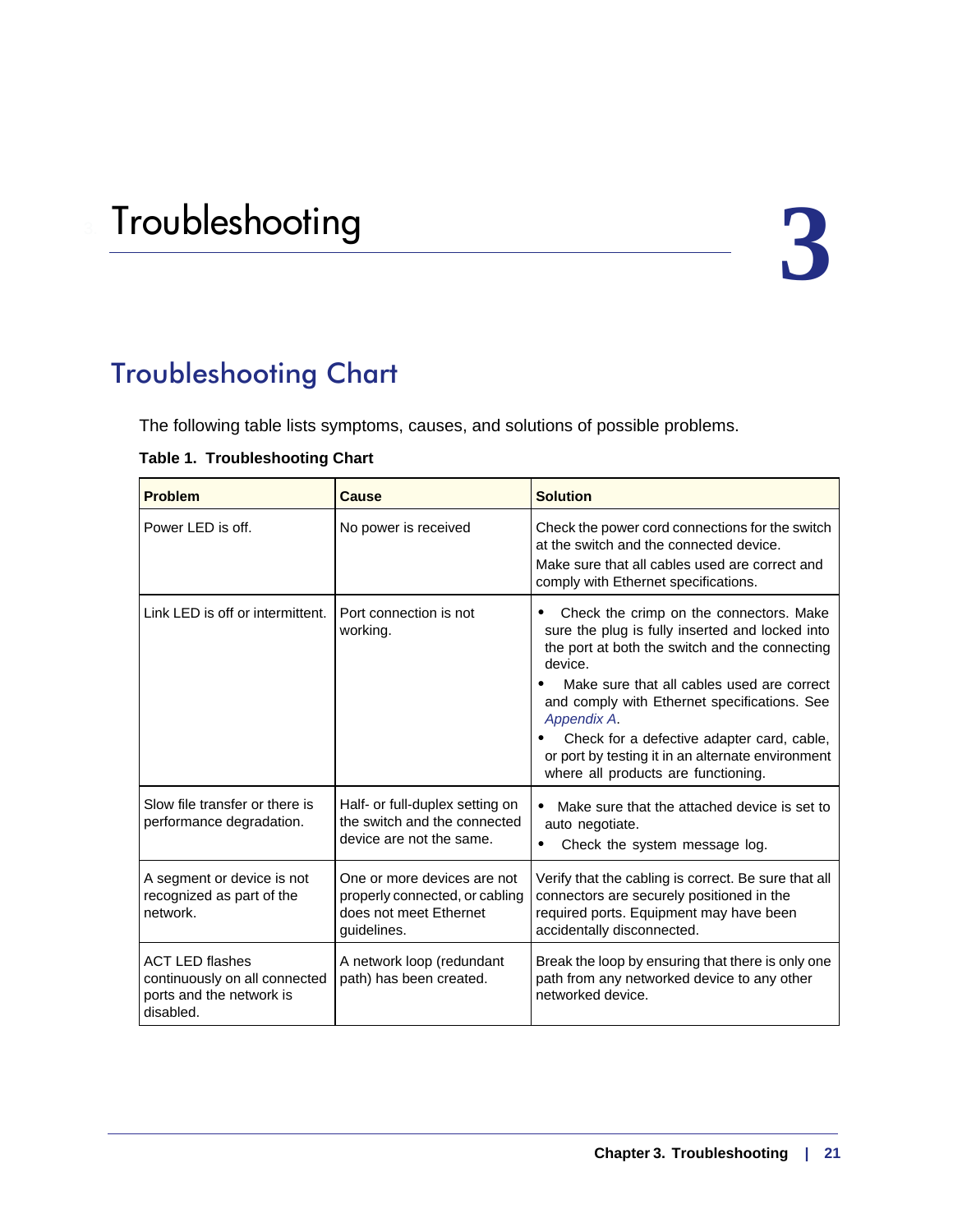# <span id="page-21-0"></span>Additional Troubleshooting Suggestions

If the suggestions in See *[Table 1 on page -21.](#page-20-3)*do not resolve your problem, refer to the troubleshooting suggestions in this section.

#### **• Network Adapter Cards**

Make sure that the network adapter cards installed in the PCs are in working condition and the software driver has been installed.

#### **• Configuration**:

If problems occur after you change the network configuration, restore the original connections. Then find the problem by making the changes, one step at a time. Make sure that cable distances, repeater limits, and other physical aspects of the installation do not exceed the Ethernet limitations.

#### **• Switch Integrity**:

You can verify the integrity of the switch by resetting the switch. To reset the switch, use the Tools> Reset command or remove AC power from the switch and then reapply AC power. If the problem continues, contact NETGEAR technical support.

#### **Auto-Negotiation**:

The copper 10/100/1000 Mbps ports negotiate the correct duplex mode and speed if the device at the other end of the link supports auto-negotiation. If the device does not support auto-negotiation, the switch only determines the speed correctly and the duplex mode defaults to half-duplex. The fiber gigabit ports negotiate speed, duplex mode, and flow control, provided that the attached device supports auto-negotiation.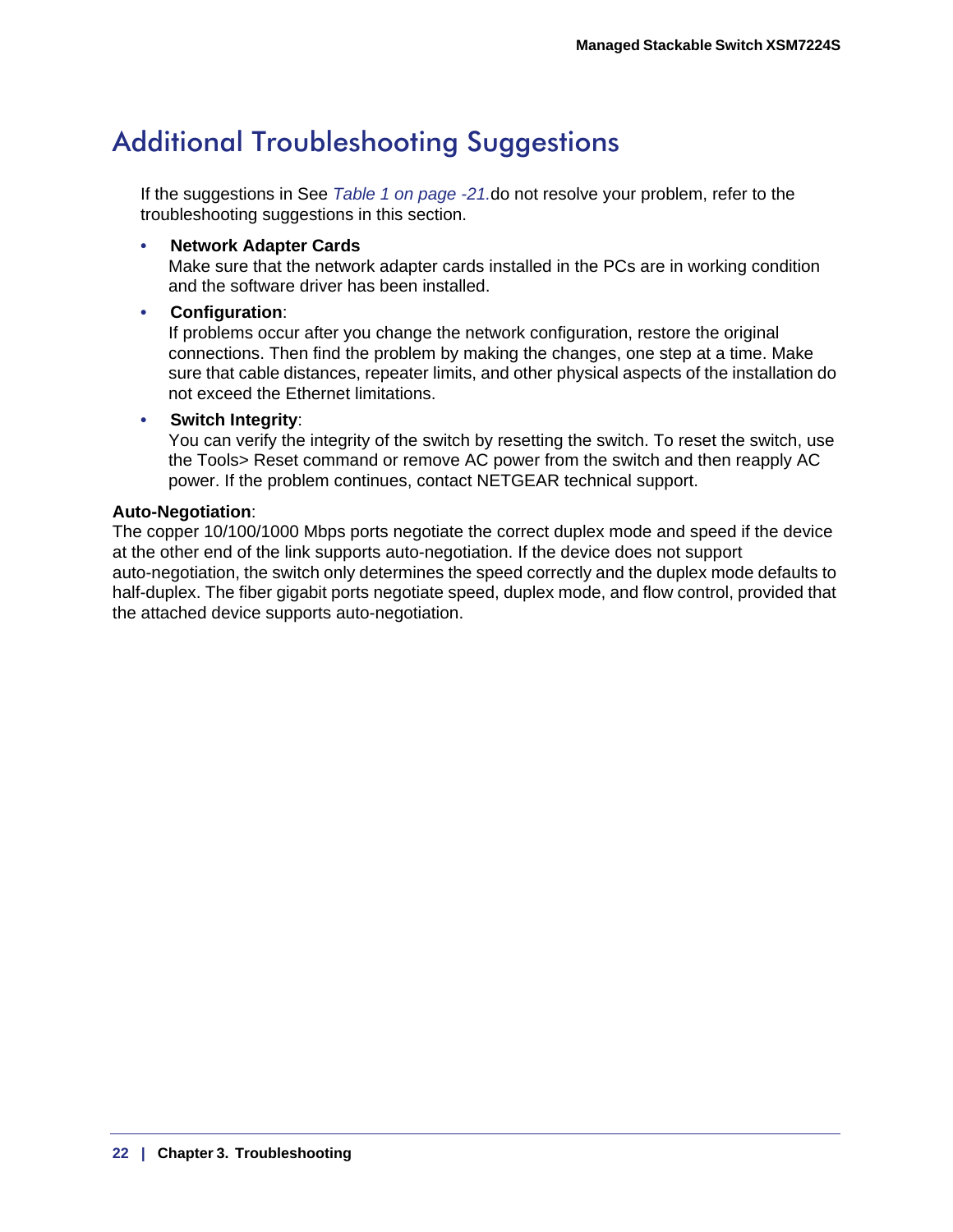# <span id="page-22-2"></span><span id="page-22-0"></span>**Technical Specifications**



# <span id="page-22-1"></span>Specifications for XSM7224S

#### **Table 1. Technical Specifications**

| <b>Feature</b>                                                 | <b>XSM7224S</b>                                                                                                                                                                                                                                                                                                                                                                                                                                                                                                                                                                                                                                                                                                                                                                                                                                              |  |
|----------------------------------------------------------------|--------------------------------------------------------------------------------------------------------------------------------------------------------------------------------------------------------------------------------------------------------------------------------------------------------------------------------------------------------------------------------------------------------------------------------------------------------------------------------------------------------------------------------------------------------------------------------------------------------------------------------------------------------------------------------------------------------------------------------------------------------------------------------------------------------------------------------------------------------------|--|
| <b>IEEE Network Protocol</b><br>and Standards<br>compatibility | 802.3i 10BASE-T<br>$\bullet$<br>802.3u 100BASE-TX<br>$\bullet$<br>802.3z 1000BASE-X<br>$\bullet$<br>802.3ab 1000BASE-T<br>$\bullet$<br>802.3ae 10000BASE-Ethernet<br>$\bullet$<br>802.3an 10GBASE-T<br>$\bullet$<br>802.3aq 10GBASE-LRM<br>$\bullet$<br>802.3az EEE<br>٠<br>802.3x flow control<br>$\bullet$                                                                                                                                                                                                                                                                                                                                                                                                                                                                                                                                                 |  |
| Switch management                                              | Port mirroring support<br>$\bullet$<br>SNMP v1, v2c, v3<br>$\bullet$<br>RFC1757 RMON 1 groups 1, 2, 3, and 9, RFC1213 MIB II<br>$\bullet$<br>RFC1643 Ethernet Interface MIB<br>$\bullet$<br>RFC1493 bridge MIB<br>$\bullet$<br>RFC2131 DHCP client (and BootP)<br>$\bullet$<br>RFC2138 RADIUS client<br>$\bullet$<br>Broadcast storm control<br>$\bullet$<br>Telnet sessions for management CPU (5)<br>$\bullet$<br>Ping support<br>$\bullet$<br>ARP support<br>$\bullet$<br>Private enterprise MIB<br>$\bullet$<br>Configuration file upload, download (TFTP)<br>$\bullet$<br>Runtime image download (TFTP)<br>$\bullet$<br>Command Line Interface<br>$\bullet$<br>Web-based graphic user interface<br>$\bullet$<br>Simple Network Time Protocol (SNTP)<br>$\bullet$<br>Syslog<br>$\bullet$<br>SSLv3/TLSv1.0 Web security<br>Secured Shell (SSHv1, v2)<br>٠ |  |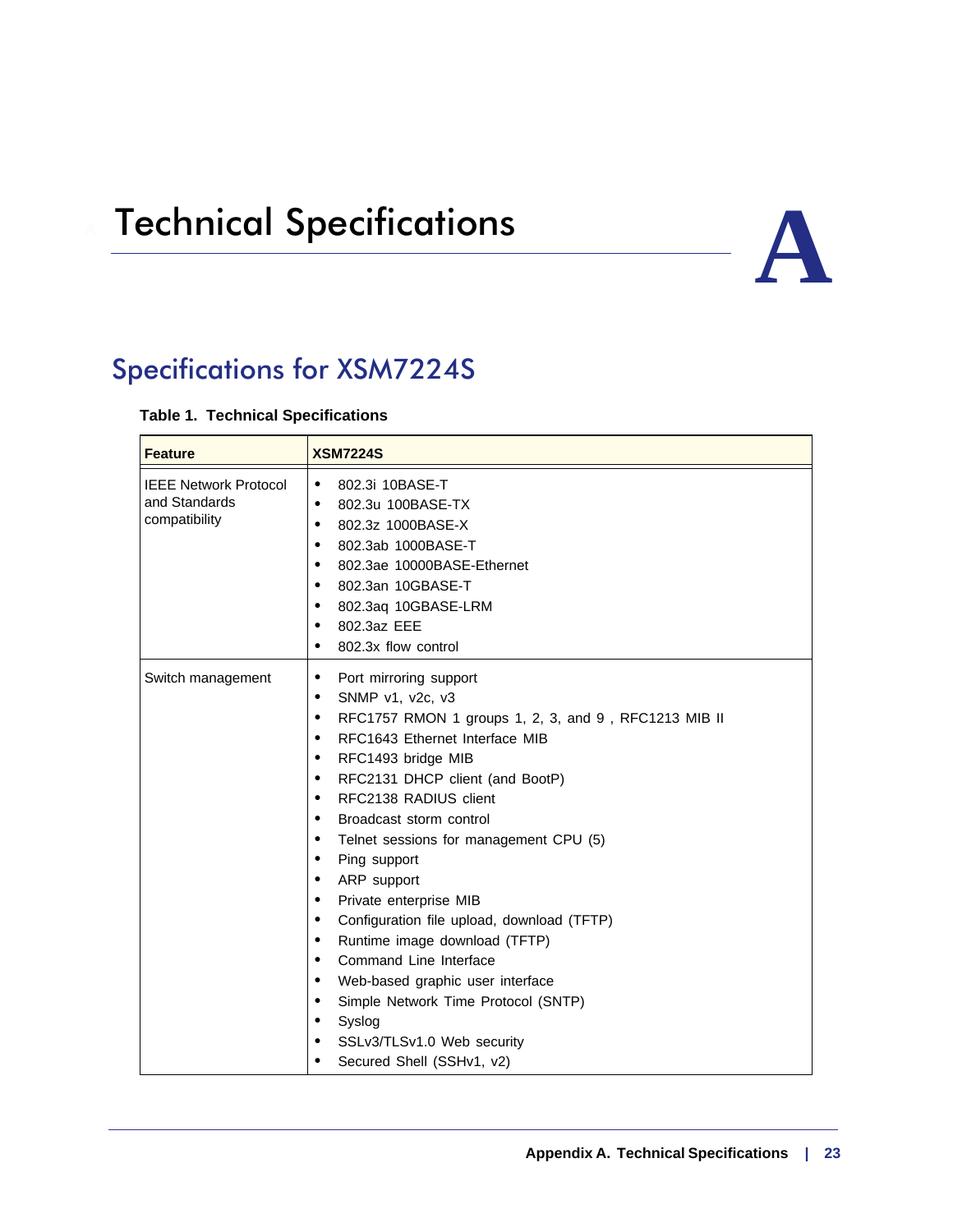| <b>Feature</b>                                | <b>XSM7224S</b>                                                                                                                                                                                                                                                                                                                                                                                                                                                                                                      |
|-----------------------------------------------|----------------------------------------------------------------------------------------------------------------------------------------------------------------------------------------------------------------------------------------------------------------------------------------------------------------------------------------------------------------------------------------------------------------------------------------------------------------------------------------------------------------------|
| Layer 2 services                              | 802.1Q Static VLAN (Up to 1k)<br>$\bullet$<br>802.1p Class of Service (CoS)<br>$\bullet$<br>802.1D Spanning Tree Protocol (STP)<br>$\bullet$<br>802.1w Rapid Spanning Tree Protocol (RSTP)<br>$\bullet$<br>802.1s Multiple Spanning Tree Protocol (MSTP)<br>$\bullet$<br>802.3ad Link Aggregation (LACP)<br>٠<br>IGMP v1, v2 Snooping Support<br>٠<br>DHCP L2 Relay<br>$\bullet$<br>UDP relay<br>$\bullet$<br><b>SNTP</b><br>$\bullet$<br>SNMP $v1/v2/v3$<br><b>LLDP</b><br><b>ISDP</b><br>MLD snooping<br>$\bullet$ |
| Layer 3 services                              | <b>VLAN</b> routing<br>٠<br>Port routing                                                                                                                                                                                                                                                                                                                                                                                                                                                                             |
| QoS                                           | DiffServ QoS<br>$\bullet$                                                                                                                                                                                                                                                                                                                                                                                                                                                                                            |
| <b>System Service</b>                         | DHCP, BOOTP Relay<br>$\bullet$<br>DHCP server<br>$\bullet$                                                                                                                                                                                                                                                                                                                                                                                                                                                           |
| Security                                      | Radius<br>$\bullet$<br>TACACS+<br>802.1x<br>$\bullet$<br>MAC filter<br>$\bullet$<br>Port Security<br>$\bullet$<br>Protected Port<br>$\bullet$<br>Private Group<br>٠<br>Storm Control<br>$\bullet$<br><b>DHCP Snooping</b><br>$\bullet$<br>IP Source Guard<br>$\bullet$<br>Dynamic ARP Inspection<br>$\bullet$<br>Captive Portal<br>MAC ACL(inbound/outbound)<br>IP ACL(inbound/outbound)                                                                                                                             |
| Interface (Auto Uplink on<br>all RJ-45 ports) | 4 RJ-45 connectors for 10BASE-T,<br>$\bullet$<br>100BASE-TX, and 1000BASE-T<br>24 SFP/SFP+ for SFP/SFP+<br>$\bullet$<br>modules<br>2 NETGEAR APS300W Slots<br>1 USB Type A Connector<br>2 NETGEAR AFT200 Slots<br>$\bullet$<br>RS-232 console port                                                                                                                                                                                                                                                                   |

**Table 1. Technical Specifications (Continued)**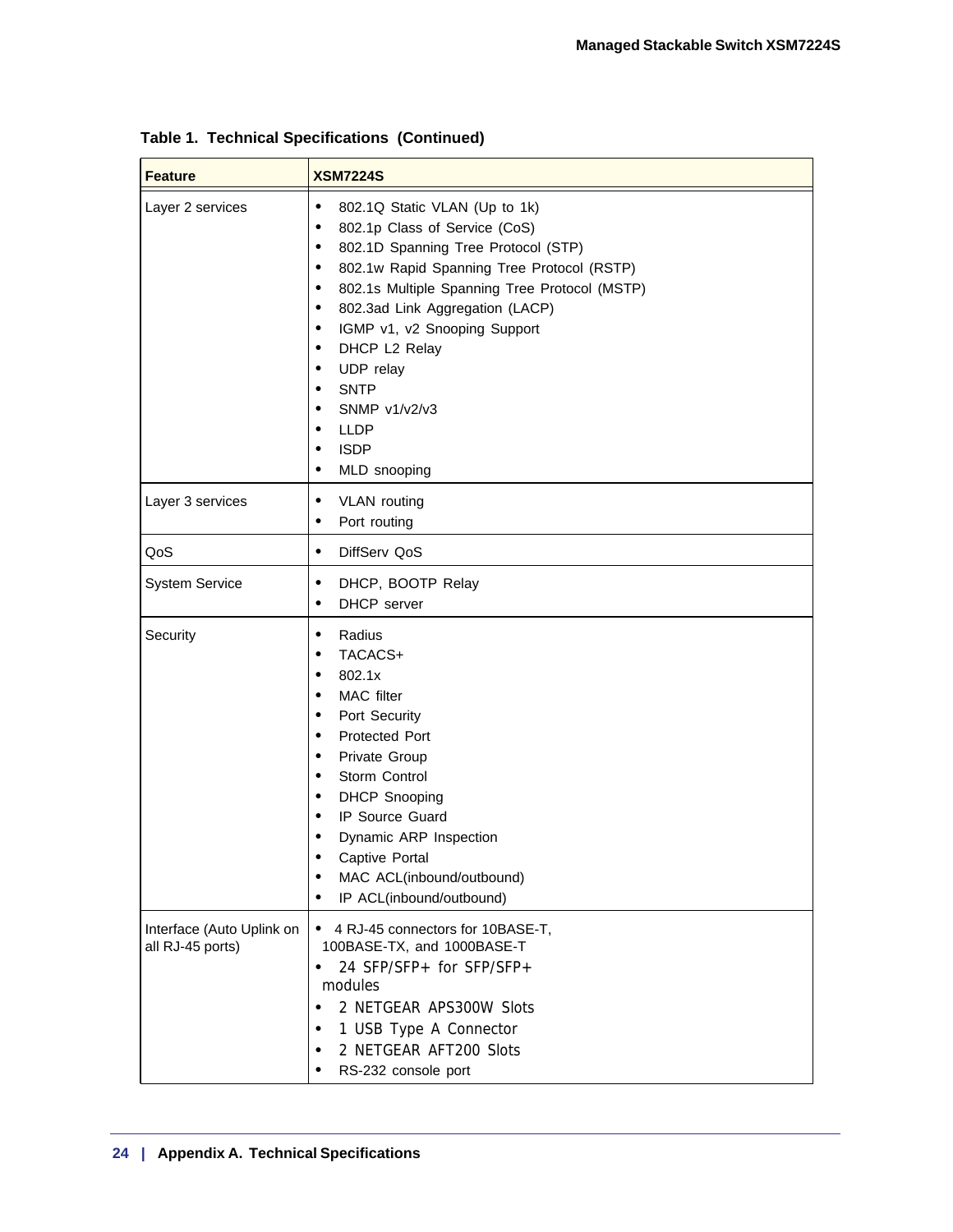| <b>Feature</b>                            | <b>XSM7224S</b>                                                                                                                                                                                                                                                                                                                                                                                                                                                                                       |
|-------------------------------------------|-------------------------------------------------------------------------------------------------------------------------------------------------------------------------------------------------------------------------------------------------------------------------------------------------------------------------------------------------------------------------------------------------------------------------------------------------------------------------------------------------------|
| <b>Bandwidth</b>                          | 480 Gbps                                                                                                                                                                                                                                                                                                                                                                                                                                                                                              |
| Address database size                     | 32K MAC addresses per system                                                                                                                                                                                                                                                                                                                                                                                                                                                                          |
| 10/100/1000 buffer<br>memory              | Max support 2-MB buffer memory                                                                                                                                                                                                                                                                                                                                                                                                                                                                        |
| Mean time between<br>failure (MTBF)       | 180,178 hours @ 25°C<br>68,419 hours @ 55° C                                                                                                                                                                                                                                                                                                                                                                                                                                                          |
| Performance                               | Forwarding modes: Store-and-forward<br>٠<br>Network latency:<br>- Less than 80 microseconds for 64-byte frames in store-and-forward mode<br>for 10 Mbps to 100 Mbps transmission<br>- 3.245 us for 64-byte frames for 1000 Mbps to 1000 Mbps transmission<br>- 1.59 us for 64-byte frames for 10G to 10G transmission<br>Addressing: 48-bit MAC address<br>$\bullet$<br>Acoustic noise: (ANSI-S10.12): <60 dB @ 25°C ambient temperature<br>$\bullet$<br>Heat dissipation: 666.42 Btu/hr<br>$\bullet$ |
| Power consumption                         | 300 W maximum 100-240VAC, 50-60 Hz universal input when<br>PoE output 384W                                                                                                                                                                                                                                                                                                                                                                                                                            |
| Dimensions (W x D x H)                    | 17.32 x 16.92 x 1.7 inch (440 x 430 x 43 mm)                                                                                                                                                                                                                                                                                                                                                                                                                                                          |
| Environment                               | Operating:<br>Temperature: 32° to 122°F (0° to 50°C)<br>$\bullet$<br>Humidity: 90% maximum relative humidity, noncondensing<br>$\bullet$<br>Altitude: 10,000 ft (3,000 m) maximum<br>$\bullet$<br>Storage:<br>Temperature: $-4^{\circ}$ to 158°F (-20° to 70°C)<br>$\bullet$<br>Humidity: 95% maximum relative humidity, noncondensing<br>$\bullet$<br>Altitude: 10,000 ft (3,000 m) maximum<br>$\bullet$                                                                                             |
| Electromagnetic<br>emissions and immunity | CE mark, commercial, FCC Part 15 Class A, VCCI Class A, Class A EN 55022<br>(CISPR 22) Class A, Class A C-Tick, EN 50082-1, EN 55024                                                                                                                                                                                                                                                                                                                                                                  |
| Safety                                    | CE mark, commercial, CSA certified (CSA 22.2 #950), UL listed (UL 1950)/cUL<br>IEC950/EN60950                                                                                                                                                                                                                                                                                                                                                                                                         |

**Table 1. Technical Specifications (Continued)**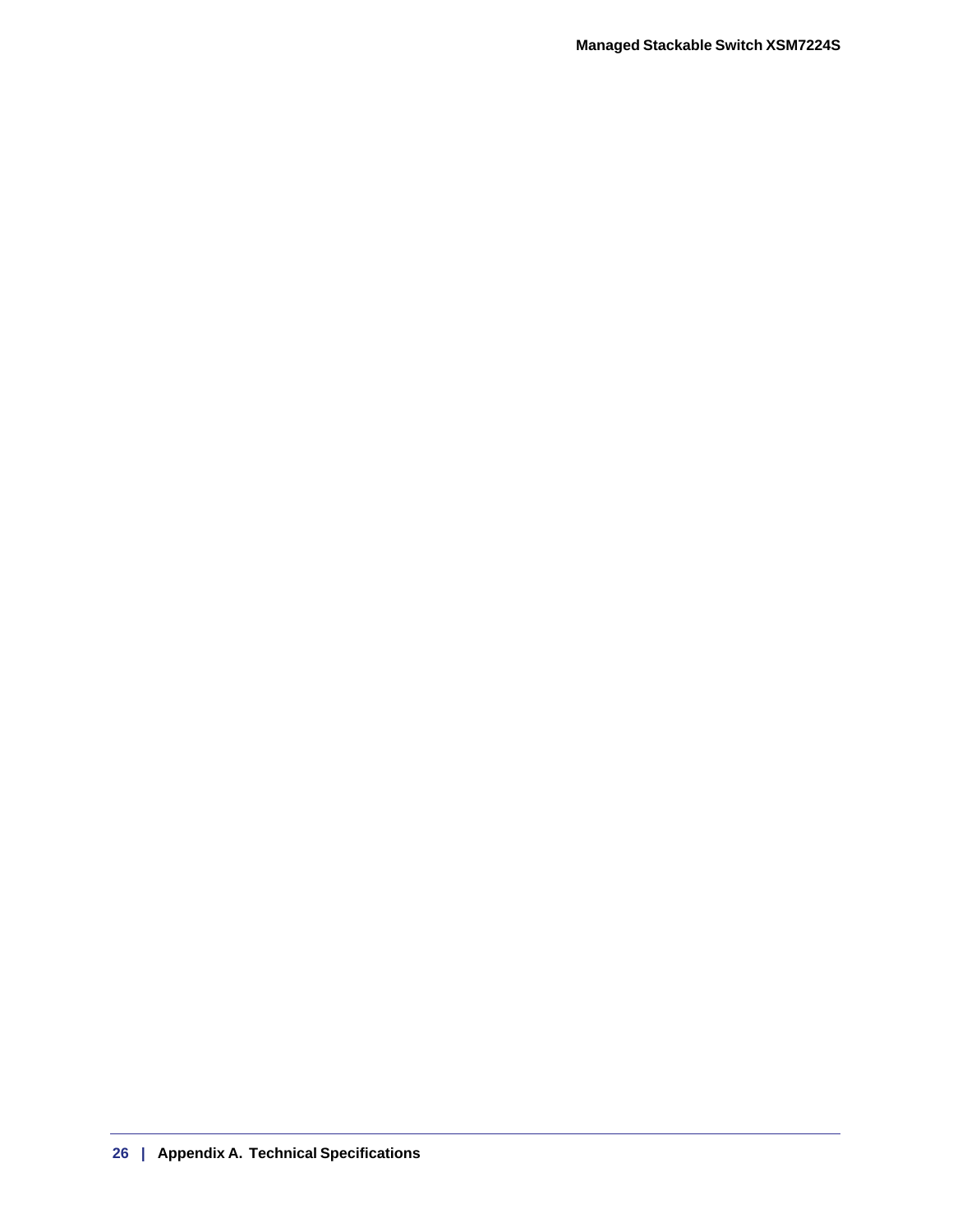# <span id="page-26-0"></span>**Default Configuration Settings**

#### **Table 1.**

| <b>Feature</b>                 | <b>Default Setting</b>                                      |
|--------------------------------|-------------------------------------------------------------|
| Port speed                     | Auto-negotiation                                            |
| Port duplex                    | Auto-negotiation                                            |
| Flow control (half duplex)     | Enabled                                                     |
| Flow control (full duplex)     | <b>Disabled</b>                                             |
| Broadcast storm control        | Enabled                                                     |
| Gigabit port type              | Auto detect                                                 |
| Management IP<br>configuration | <b>DHCP</b>                                                 |
| Password protection            | <b>Disabled</b>                                             |
| User name                      | Admin                                                       |
| Password                       | (none)                                                      |
| Web access                     | Enabled                                                     |
| Java mode                      | Enabled                                                     |
| <b>VLAN</b>                    | All ports belong to default VLAN (VLAN 1) as untagged ports |
| IP multicast filtering         | <b>Disabled</b>                                             |
| Spanning Tree Protocol         | Enabled (IEEE 802.1s)                                       |
| Admin edge port                | Enabled                                                     |
| Link aggregation               | <b>Disabled</b>                                             |
| Port mirroring                 | <b>Disabled</b>                                             |
| Traffic prioritization         | Disabled                                                    |
| <b>ACL</b>                     | <b>Disabled</b>                                             |
| <b>GVRP</b>                    | <b>Disabled</b>                                             |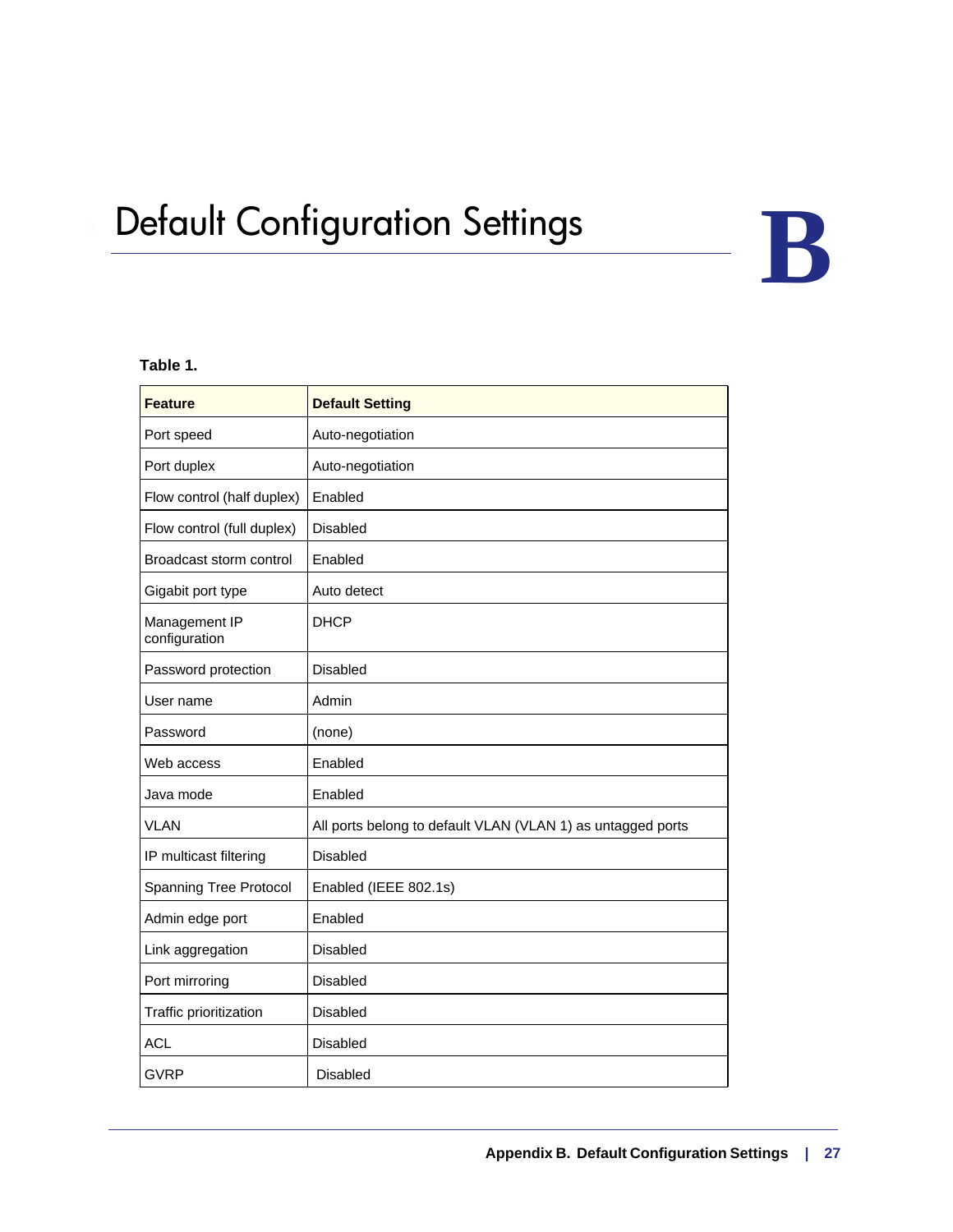#### **Table 1.**

| <b>Feature</b>                | <b>Default Setting</b>                                 |
|-------------------------------|--------------------------------------------------------|
| <b>GMRP</b>                   | Disabled                                               |
| IP routing                    | <b>Disabled</b>                                        |
| MAC address aging             | 300 seconds                                            |
| SNMP community                | public (read-only access), private (read/write access) |
| <b>DHCP Server</b>            | Disabled                                               |
| <b>VLAN Ingress filtering</b> | Enabled                                                |
| IP multicast filtering        | Disabled                                               |
| 802.1x                        | Disabled                                               |
| Port Security                 | Disabled                                               |
| Captive Portal                | <b>Disabled</b>                                        |
| Auto Install                  | Enabled                                                |
| <b>LLDP</b>                   | Enabled                                                |
| LLDP-MED                      | Enabled                                                |
| <b>ISDP</b>                   | Enabled                                                |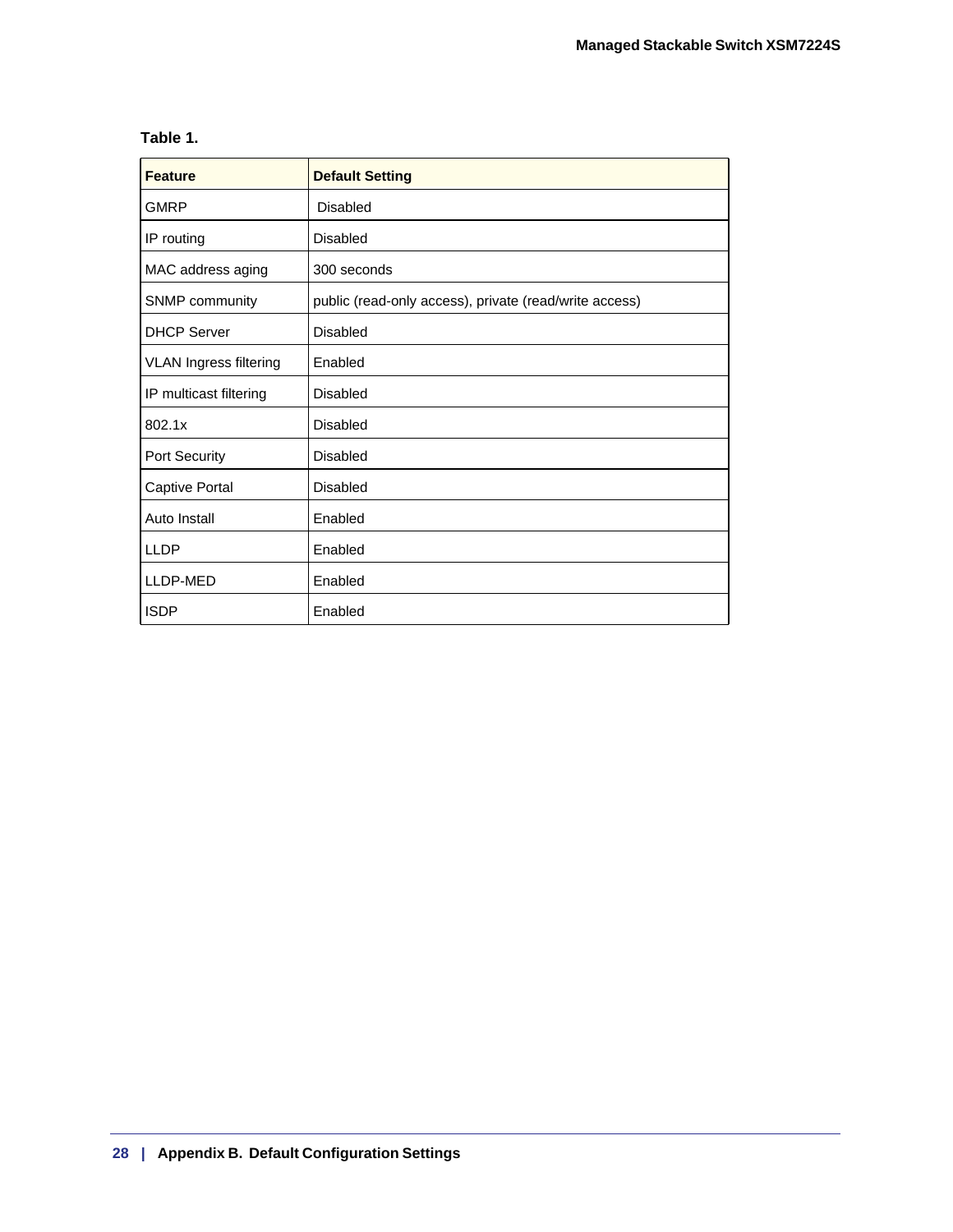# <span id="page-28-0"></span>**Notification of Compliance**



#### **Certificate of the Manufacturer/Importer**

It is hereby certified that the NETGEAR ProSafe 10Gigabit Managed L2+ Stackable Switch XSM7224S has been suppressed in accordance with the conditions set out in the BMPT-AmtsblVfg 243/1991 and Vfg 46/1992.The operation of some equipment (for example, test transmitters) in accordance with the regulations may, however, be subject to certain restrictions. Please refer to the notes in the operating instructions.

Federal Office for Telecommunications Approvals has been notified of the placing of this equipment on the market and has been granted the right to test the series for compliance with the regulations.

#### **Voluntary Control Council for Interference (VCCI) Statement**

This is Class A product based on the standard of the Voluntary Control Council for Interference by Information Technology Equipment (VCCI). If this equipment is used in a domestic environment, radio interference may occur, in which case, the user may be required to take corrective actions."

この装置は、情報処理装置等電波障害自主規制協議会 (VCCI) の基準 に基づくクラス A 情報技術装置です。この装置を家庭環境で使用すると電波 妨害を引き起こすことがあります。この場合には使用者が適切な対策を講ず るよう要求されることがあります。

#### **Federal Communications Commission (FCC) Compliance Notice: Radio Frequency Notice**

This device complies with part 15 of the FCC Rules. Operation is subject to the following two conditions:

- This device may not cause harmful interference.
- This device must accept any interference received, including interference that may cause undesired operation.

**Note:** This equipment has been tested and found to comply with the limits for a Class A digital device, pursuant to part 15 of the FCC Rules. These limits are designed to provide reasonable protection against harmful interference in a residential installation. This equipment generates, uses, and can radiate radio frequency energy and, if not installed and used in accordance with the instructions, may cause harmful interference to radio communications. However, there is no guarantee that interference will not occur in a particular installation. If this equipment does cause harmful interference to radio or television reception, which can be determined by turning the equipment off and on, the user is encouraged to try to correct the interference by one or more of the following measures:

- Reorient or relocate the receiving antenna.
- Increase the separation between the equipment and receiver.
- Connect the equipment into an outlet on a circuit different from that which the receiver is connected.
- Consult the dealer or an experienced radio/TV technician for help.

#### **Canadian Department of Communications Radio Interference Regulations**

This digital apparatus (NETGEAR ProSafe 10Gigabit Managed L2+ Stackable Switch XSM7224S) does not exceed the Class A limits for radio-noise emissions from digital apparatus as set out in the Radio Interference Regulations of the Canadian Department of Communications.